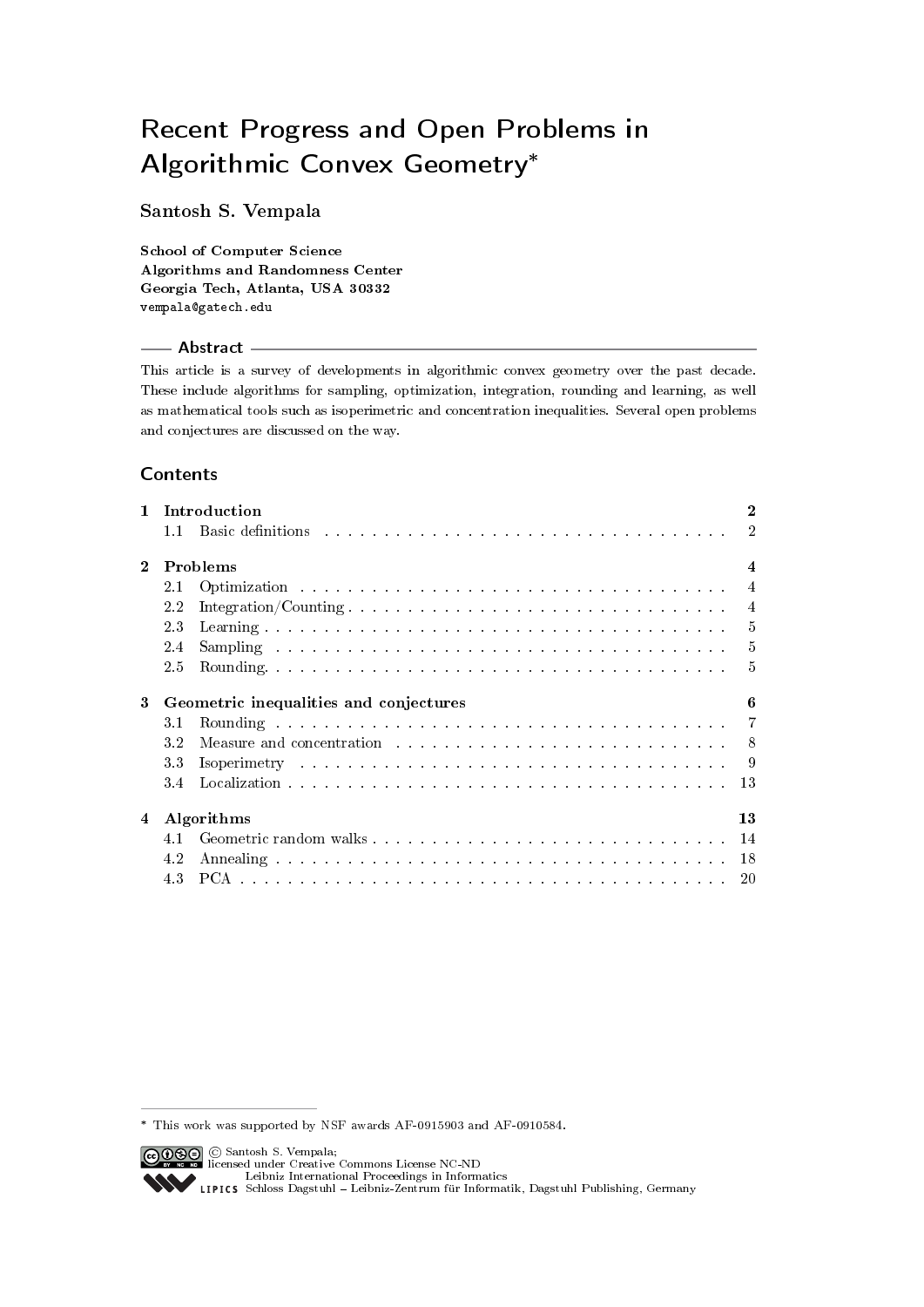# <span id="page-1-0"></span>1 Introduction

Algorithmic convex geometry is the study of the algorithmic aspects of convexity. While convex geometry, closely related to finite-dimensional functional analysis, is a rich, classical field of mathematics, it has enjoyed a resurgence since the late 20th century, coinciding with the development of theoretical computer science. These two fields started coming together in the 1970's with the development of geometric algorithms for convex optimization, notably the Ellipsoid method. The ellipsoid algorithm uses basic notions in convex geometry with profound consequences for computational complexity, including the polynomial-time solution of linear programs. This development heralded the use of more geometric ideas, including Karmarkar's algorithm and interior point methods. It brought to the forefront fundamental geometric questions such as *rounding*, i.e., applying affine transformations to sets in Euclidean space to make them easier to handle. The ellipsoid algorithm also resulted in the striking application of continuous geometric methods for the solution of discrete optimization problems such as submodular function minimization.

A further startling development occurred in 1989 with the discovery of a polynomial method for estimating the volume of a convex body. This was especially surprising in the light of an exponential lower bound for any deterministic algorithm for volume estimation. The crucial ingredient in the volume algorithm was an efficient procedure to sample nearly uniform random points from a convex body. Over the past two decades the algorithmic techniques and analysis tools for sampling and volume estimation have been greatly extended and refined. One noteworthy aspect here is the development of isoperimetric inequalities that are of independent interest as purely geometric properties and lead to new directions in the study of convexity. Efficient sampling has also lead to alternative polynomial algorithms for convex optimization.

Besides optimization, integration and sampling, our focus problems in this survey are rounding and learning. Efficient algorithms for the first three problems rely crucially on rounding. Approximate rounding can be done using the ellipsoid method and with a tighter guarantee using random sampling. Learning is a problem that generalizes integration. For example, while we know how to efficiently compute the volume of a polytope, learning one efficiently from random samples is an open problem. For general convex bodies, volume computation is efficient, while learning requires a superpolynomial number of samples (volume computation uses a membership oracle while learning gets only random samples).

This survey is not intended to be comprehensive. There are numerous interesting developments in convex geometry, related algorithms and their growing list of applications and connections to other areas (e.g., data privacy, quantum computing, statistical estimators etc.) that we do not cover here, being guided instead by our five focus problems.

# <span id="page-1-1"></span>1.1 Basic definitions

Recall that a subset S of  $\mathbb{R}^n$  is convex if for any two points  $x, y \in S$ , the interval  $[x, y] \subseteq S$ . A function  $f : \mathbb{R}^n \to \mathbb{R}_+$  is said to be *logconcave* if for any two points  $x, y \in \mathbb{R}^n$  and any  $\lambda \in [0, 1]$ ,

$$
f(\lambda x + (1 - \lambda)y) \ge f(x)^{\lambda} f(y)^{1 - \lambda}.
$$

The indicator function of a convex set and the density function of a Gaussian distribution are two canonical examples of logconcave functions.

A density function  $f : \mathbb{R}^n \to \mathbb{R}_+$  is said to be *isotropic*, if its centroid is the origin, and its covariance matrix is the identity matrix. In terms of the associated random variable  $X$ ,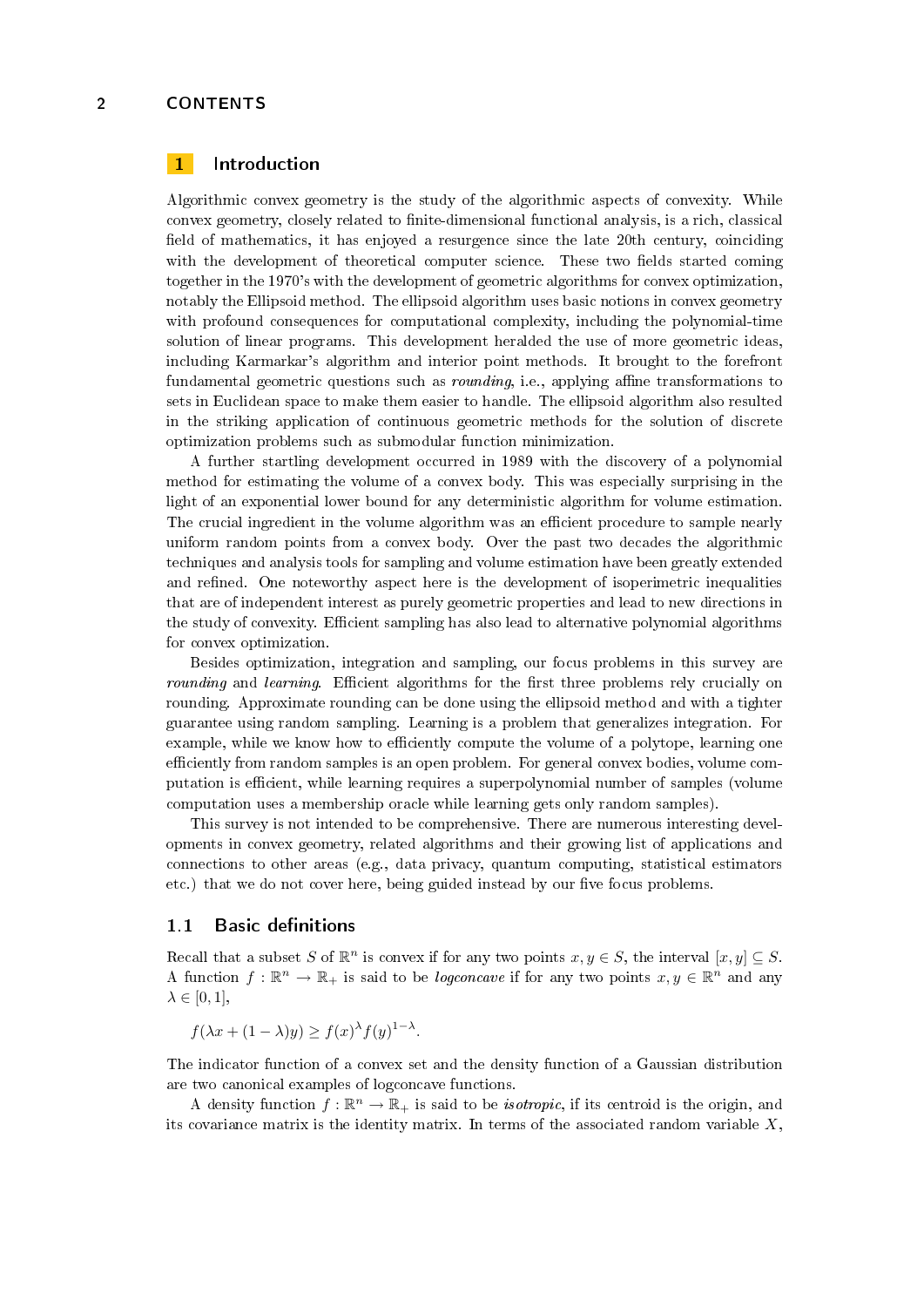this means that

 $E(X) = 0$  and  $E(XX^T) = I$ .

This condition is equivalent to saying that for every unit vector  $v \in \mathbb{R}^n$ ,

$$
\int_{\mathbb{R}^n} (v^T x)^2 f(x) \, dx = 1.
$$

We say that  $f$  is  $C$ -isotropic, if

$$
\frac{1}{C} \le \int_{\mathbb{R}^n} (v^T x)^2 f(x) \, dx \le C
$$

for every unit vector  $v$ . A convex body is said to be isotropic if the uniform density over it is isotropic. For any full-dimensional distribution  $D$  with bounded second moments, there is an affine transformation of space that puts it in isotropic position, namely, if

$$
z = E_D(X)
$$
 and  $A = E((X - z)(X - z)^T)$ 

then  $y = A^{-\frac{1}{2}}(X - z)$  has an isotropic density.

For a density function  $f : \mathbb{R}^n \to \mathbb{R}_+$ , we let  $\pi_f$  be the measure associated with it. The following notions of distance between two distributions  $P$  and  $Q$  will be used: The Total variation distance of P and Q is

$$
d_{tv}(P,Q) = \sup_{A \in \mathcal{A}} |P(A) - Q(A)|.
$$

The  $\chi$ -squared distance of P with respect to Q is

$$
\chi^2(P,Q) = \int_{\mathbb{R}}^n \left(\frac{dP(u) - dQu}{dQ(u)}\right)^2 dQ(u) = \int_{\mathbb{R}}^n \frac{dP(u)}{dQ(u)} dP(u) - 1
$$

The first term in the last expression is also called the  $L_2$  distance of P w.r.t. Q. Finally, P is said to be  $M$ -warm w.r.t.  $Q$  if

$$
M = \sup_{A \in \mathcal{A}} \frac{P(A)}{Q(A)}.
$$

A discrete-time Markov chain is defined using a triple  $(K, \mathcal{A}, \{P_u : u \in K\})$  along with a starting distribution  $Q_0$ , where K is the state space, A is a set of measurable subsets of K and  $P_u$  is a measure over K, as a sequence of elements of K,  $w_0, w_1, \ldots$ , where  $w_0$  is chosen from  $Q_0$  and each subsequent  $w_i$  is chosen from  $P_{w_{i-1}}$ . Thus, the choice of  $w_{i+1}$  depends only on  $w_i$  and is independent of  $w_0, \ldots, w_{i-1}$ . It is easy to verify that a distribution Q is stationary iff for every  $A \in \mathcal{A}$ ,

$$
\int_A P_u(K \setminus A) dQ(u) = \int_{K \setminus A} P_u(A) dQ(u).
$$

The *conductance* of a subset  $A$  is defined as

$$
\phi(A) = \frac{\int_A P_u(K \setminus A) \, dQ(u)}{\min\{Q(A), Q(K \setminus A)\}}
$$

and the conductance of the Markov chain is

$$
\phi = \min_{A} \phi(A) = \min_{0 < Q(A) \leq \frac{1}{2}} \frac{\int_{A} P_u(K \setminus A) \, dQ(u)}{Q(A)}.
$$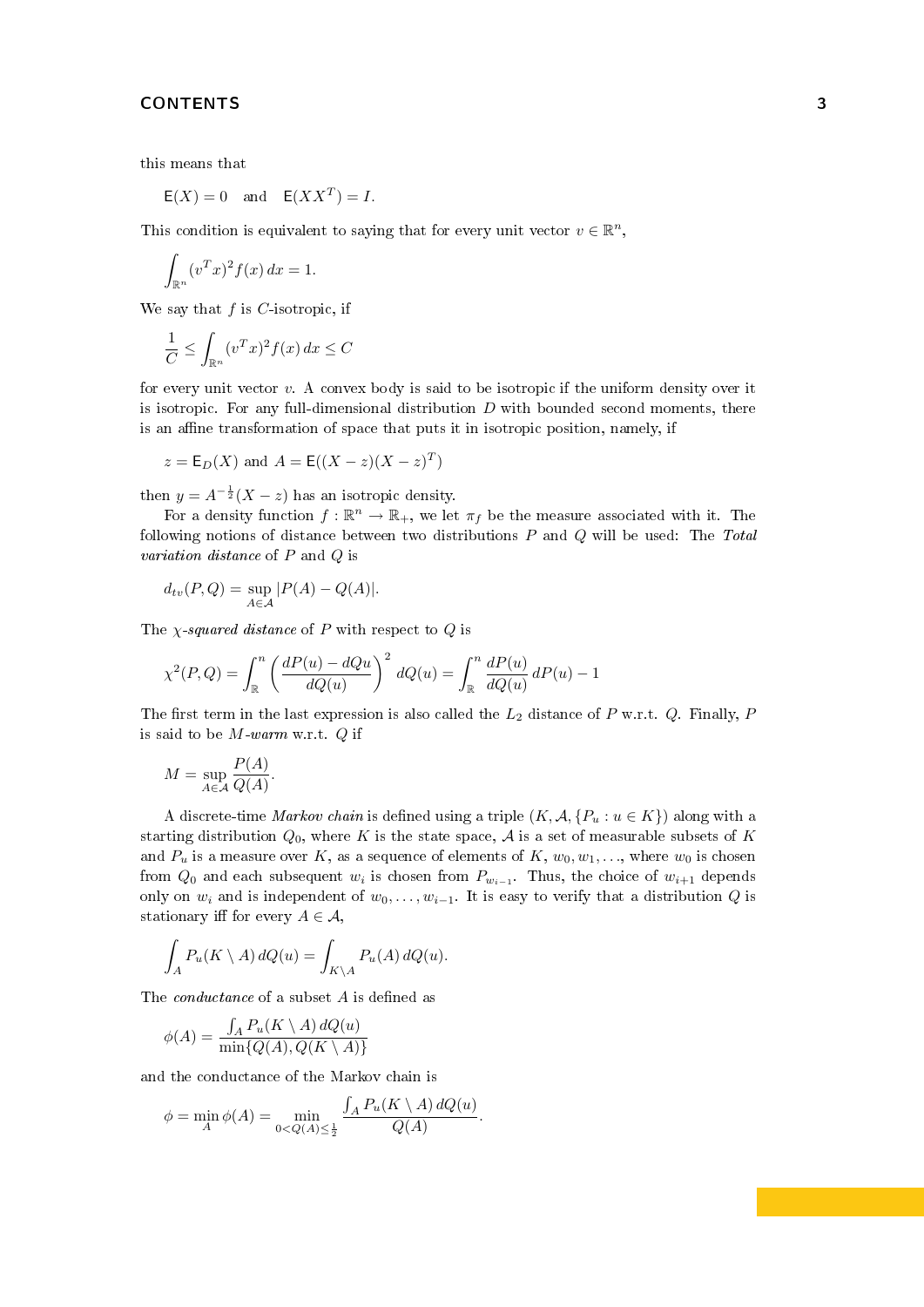The following weaker notion of conductance will also be useful. For any  $0 \le s < \frac{1}{2}$ , the s-conductance of a Markov chain is defined as

$$
\phi_s = \min_{A:s < Q(A) \le \frac{1}{2}} \frac{\int_A P_u(K \setminus A) dQ(u)}{Q(A) - s}.
$$

We let  $\text{Var}_f(g)$  denote the variance of a real-valued function g w.r.t. a density function f. The unit ball in  $\mathbb{R}^n$  by  $B_n$ . We use  $O^*(.)$  to suppress error parameters and terms that are polylogarithmic in the leading terms.

# <span id="page-3-0"></span>2 Problems

We now state our focus problems more precisely and mention the current bounds on their complexity. Algorithms achieving these bounds are discussed in a Section [4.](#page-12-1) As input to these problems, we typically assume a general function oracle, i.e., access to a real-valued function as a blackbox. The complexity will be measured by both the number of oracle calls and the number of arithmetic operations.

# <span id="page-3-1"></span>2.1 Optimization

Input: an oracle for a function  $f : \mathbb{R}^n \to \mathbb{R}_+$ ; a point  $x_0$  with  $f(x_0) > 0$ ; an error parameter ε.

Output: a point x such that

 $f(x) \geq \max f - \varepsilon$ .

Linear optimization over a convex set is the special case when  $f = e^{-c^T x} \chi^K(x)$  where  $c^T x$  is a linear function to be minimized and  $K$  is the convex set. This is equivalent to a membership oracle for  $K$  in this case. Given only access to the function  $f$ , for any logconcave f, the complexity of optimization is  $poly(n, \log(1/\varepsilon))$  by either an extension of the Ellipsoid method to handle membership oracles [\[21\]](#page-21-0), or Vaidya's algorithm [\[60\]](#page-22-0) or a reduction to sampling [\[6,](#page-20-0) [25,](#page-21-1) [45\]](#page-22-1). This line of work began with the breakthrough result of Khachiyan [\[34\]](#page-21-2) showing that the Ellipsoid method proposed by Yudin and Nemirovskii [\[65\]](#page-23-0) is polynomial for explicit linear programs. The current best time complexity is  $O^*(n^{4.5})$  achieved by a reduction to logconcave sampling [\[45\]](#page-22-1). For optimization of an explicit function over a convex set, the oracle is simply membership in the convex set. A stronger oracle is typically available, namely a separation oracle that gives a hyperplane that separates the query point from the convex set, in the case when the point lies outside. Using a separation oracle, the ellipsoid algorithm has complexity  $O^*(n^2)$  while Vaidya's algorithm and that of Bertsimas and Vempala have complexity  $O^*(n)$ .

The current frontier for polynomial-time algorithms is when  $f$  is a logconcave function in  $\mathbb{R}^n$ . Slight generalizations, e.g., linear optimization over a star-shaped body is NP-hard, even to solve approximately [\[49,](#page-22-2) [9\]](#page-20-1).

# <span id="page-3-2"></span>2.2 Integration/Counting

*Input*: an oracle for a function  $f : \mathbb{R}^n \to \mathbb{R}_+$ ; a point  $x_0$  with  $f(x_0) > 0$ ; an error parameter ε.

Output: a real number  $A$  such that

$$
(1 - \varepsilon) \int f \le A \le (1 + \varepsilon) \int f.
$$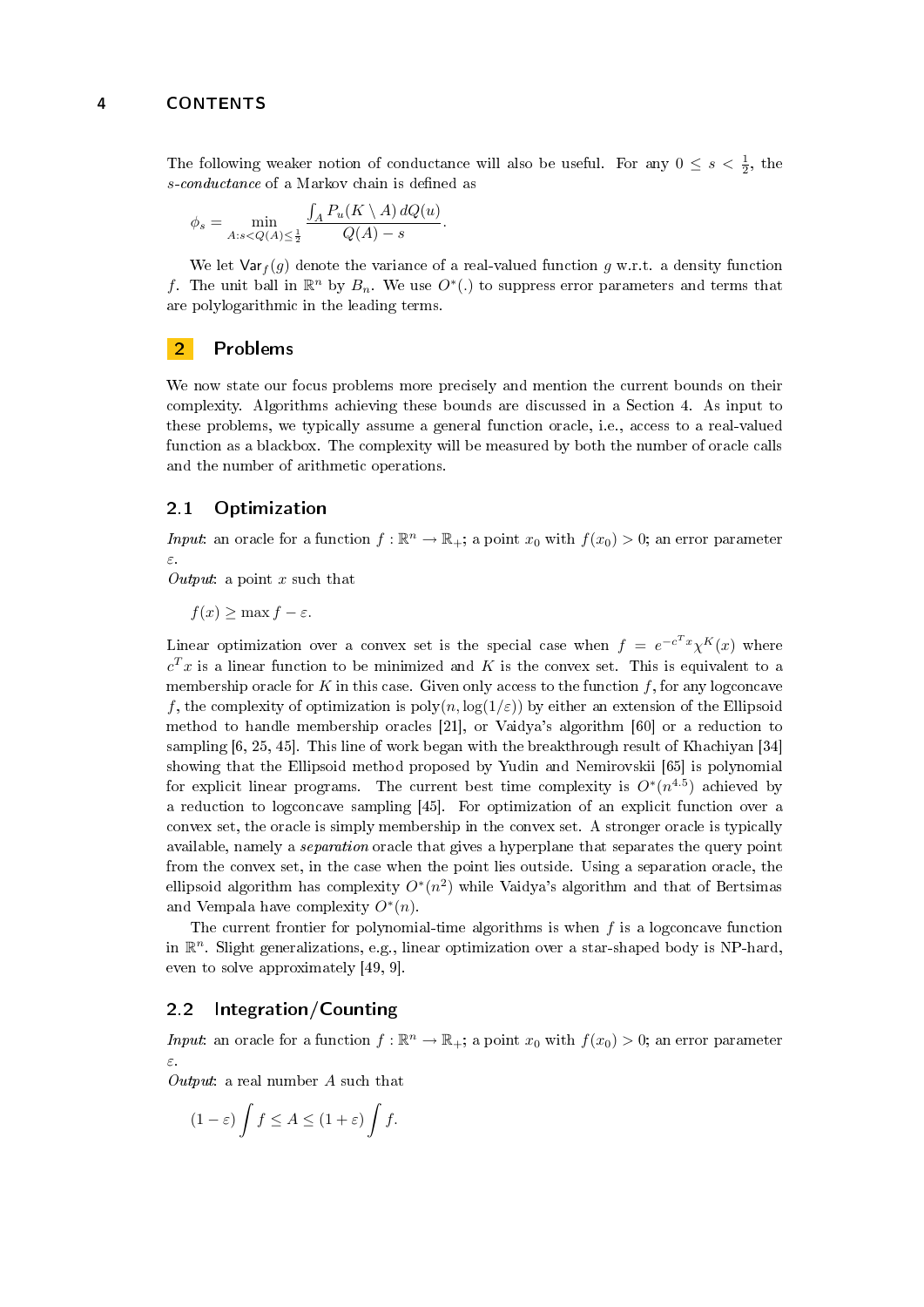Dyer, Frieze and Kannan [\[15,](#page-21-3) [16\]](#page-21-4) gave a polynomial-time randomized algorithm for estimating the volume of a convex body (the special case above when  $f$  is the indicator function of a convex body) with complexity  $\text{poly}(n, 1/\varepsilon, \log(1/\delta))$ , where  $\delta$  is the probability that the algorithm's output is incorrect. This was extended to integration of logconcave functions by Applegate and Kannan [\[3\]](#page-20-2) with an additional dependence of the complexity on the Lipschitz parameter of  $f$ . Following a long line of improvements, the current best complexity is  $O^*(n^4)$  using a variant of simulated annealing, quite similar to the algorithm for optimization [\[45\]](#page-22-1).

In the discrete setting, the natural general problem is when  $f$  is a distribution over the integer points in a convex set, e.g.,  $f$  is 1 only for integer points in a convex body  $K$ . While there are many special cases that are well-studied, e.g., perfect matchings of a graph [\[23\]](#page-21-5), not much is known in general except a roundness condition [\[30\]](#page-21-6).

# <span id="page-4-0"></span>2.3 Learning

*Input*: random points drawn from an unknown distribution in  $\mathbb{R}^n$  and their labels given by an unknown function  $f : \mathbb{R}^n \to \{0, 1\}$ ; an error parameter  $\varepsilon$ .

Output: A function  $g : \mathbb{R}^n \to \{0,1\}$  such that  $P(g(x) \neq f(x)) \leq \varepsilon$  over the unknown distribution.

The special case when  $f$  is an unknown linear function can be solved by using any linear classifier that correctly labels a sample of size

$$
\frac{C}{\varepsilon}\left(n\log \frac{1}{\varepsilon}+\log \frac{1}{\delta}\right),
$$

where  $C$  is a constant. Such a classifier can be learned by using any efficient algorithm for linear programming. The case when  $f$  is a polynomial threshold function of bounded degree can also be learned efficiently essentially by reducing to the case of linear thresholds via a linearization of the polynomial.

# <span id="page-4-1"></span>2.4 Sampling

Input: an oracle for a function  $f : \mathbb{R}^n \to \mathbb{R}_+$ ; a point  $x_0$  with  $f(x_0) > 0$ ; an error parameter ε.

Output: a random point x whose distribution D is within  $\varepsilon$  total variation distance of the distribution with density proportional to f.

As the key ingredient of their volume algorithm [\[16\]](#page-21-4), Dyer, Frieze and Kannan gave a polynomial-time algorithm for the case when  $f$  is the indicator function over a convex body. The complexity of the sampler itself was  $\text{poly}(n, 1/\varepsilon)$ . Later, Applegate and Kannan [\[3\]](#page-20-2) generalized this to smooth logconcave functions with complexity polynomial in  $n, 1/\varepsilon$  and the Lipschitz parameter of the logconcave function. In [\[45\]](#page-22-1) the complexity was improved to  $O^*(n^4)$  and the dependence on the Lipschitz parameter was removed.

# <span id="page-4-2"></span>2.5 Rounding.

We first state this problem for a special case.

*Input*: a membership oracle for a convex body K; a point  $x_0 \in K$ ; an error parameter  $\varepsilon$ . Output: a linear transformation A and a point z such that  $K' = A(K - z)$  satisfies one of the following: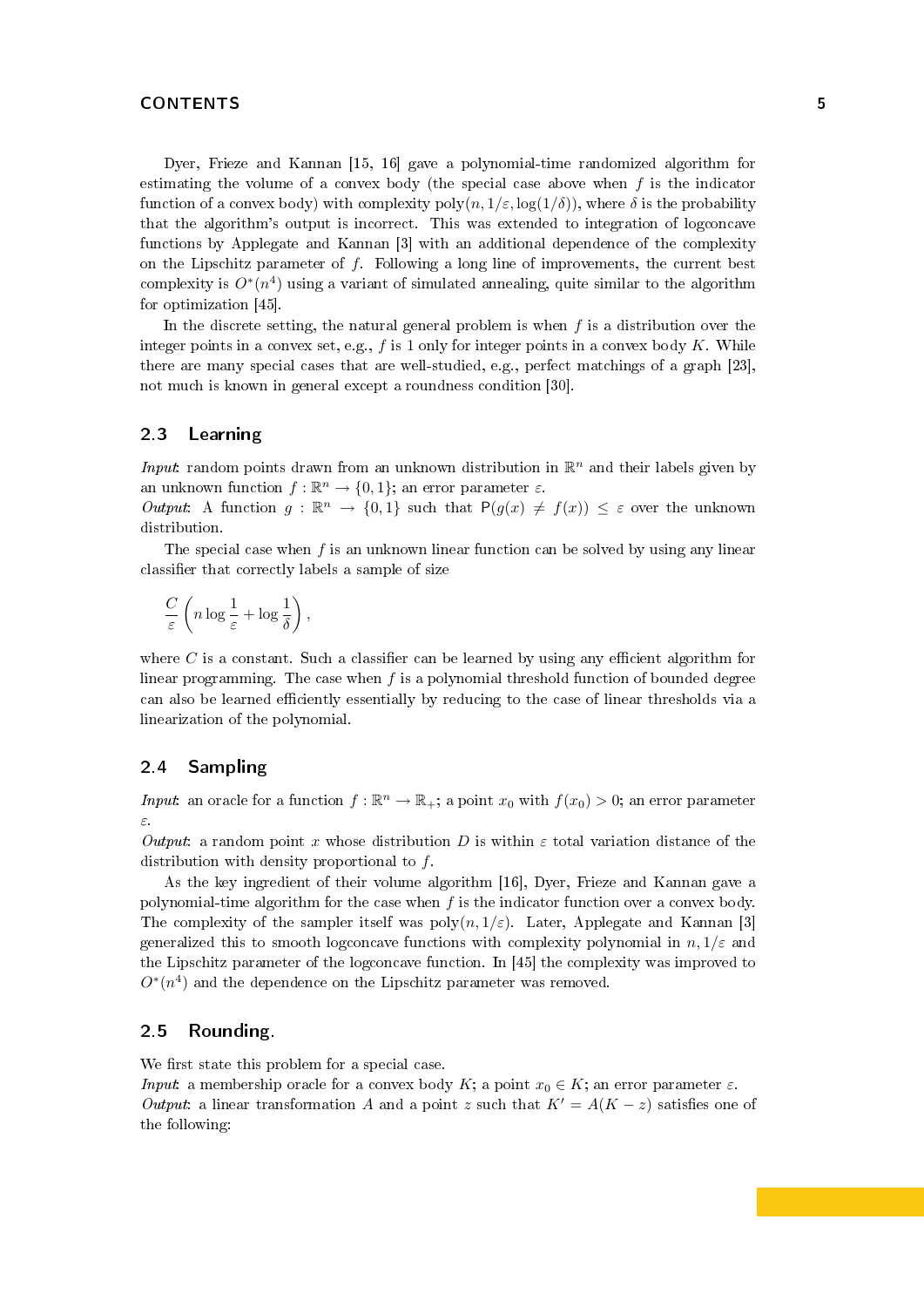$\blacksquare$  Exact sandwiching:

<span id="page-5-1"></span>
$$
B_n \subseteq K' \subseteq RB_n. \tag{1}
$$

Second moment sandwiching: For every unit vector  $u$ ,  $\blacksquare$ 

 $1-\varepsilon \leq \mathsf{E}_{K'}((u \cdot x)^2) \leq 1+\varepsilon.$ 

**Approximate sandwiching:** 

$$
\text{vol}(B_n \cap K') \ge \frac{1}{2}\text{vol}(B_n) \text{ and } \text{vol}(K' \cap RB_n) \ge \frac{1}{2}\text{vol}(K').\tag{2}
$$

When the input is a general density function, the second moment condition extends readily without any change to the statement.

The classical Löwner-John theorem says that for any convex body  $K$ , the ellipsoid  $E$ of maximal volume contained in K has the property that  $K \subseteq nE$  (and  $K \subseteq \sqrt{nE}$  if K is centrally symmetric). Thus by using the transformation that makes this ellipsoid a ball, one achieves  $R = n$  in the first condition above (exact sandwiching). Moreover, this is the best possible as shown by the simplex. However, computing the ellipsoid of maximal volume is hard. Lovász  $[41]$  showed how to compute an ellipsoid that satisfies the containment with  $R = n^{3/2}$  using the Ellipsoid algorithm. This remains the best-known deterministic algorithm. A randomized algorithm can achieve  $R = n(1 + \varepsilon)$  for any  $\varepsilon > 0$  using a simple reduction to random sampling [\[27\]](#page-21-7). In fact, all that one needs is  $n \cdot C(\varepsilon)$  random samples [\[8,](#page-20-3) [57,](#page-22-4) [54,](#page-22-5) [1\]](#page-20-4), and then the transformation to be computed is the one that puts the sample in isotropic position.

# <span id="page-5-0"></span>**3** Geometric inequalities and conjectures

We begin with some fundamental inequalities. For two subsets  $A, B$  of  $\mathbb{R}^n$ , their Minkowski sum is

$$
A + B = \{x + y : x \in A, y \in B\}.
$$

The Brunn-Minkowski inequality says that if  $A, B$  and  $A + B$  are measurable, compact subsets of  $\mathbb{R}^n$ , then

$$
\text{vol}(A+B)^{\frac{1}{n}} \ge \text{vol}(A)^{\frac{1}{n}} + \text{vol}(B)^{\frac{1}{n}}.\tag{3}
$$

The following extension is the Prékopa-Leindler inequality: for any three functions  $f, g, h : \mathbb{R}^n \to \mathbb{R}_+$ , satisfying

$$
h(\lambda x + (1 - \lambda)y) \ge f(x)^{\lambda} g(x)^{1 - \lambda}
$$

for every  $\lambda \in [0, 1]$ ,

$$
\int_{\mathbb{R}^n} h(x) dx \ge \left( \int_{\mathbb{R}^n} f(x) dx \right)^{\lambda} \left( \int_{\mathbb{R}^n} g(x) dx \right)^{1-\lambda}.
$$
\n(4)

The product and the minimum of two logconcave functions are also logconcave. We also have the following fundamental properties [\[12,](#page-20-5) [39,](#page-21-8) [55,](#page-22-6) [56\]](#page-22-7).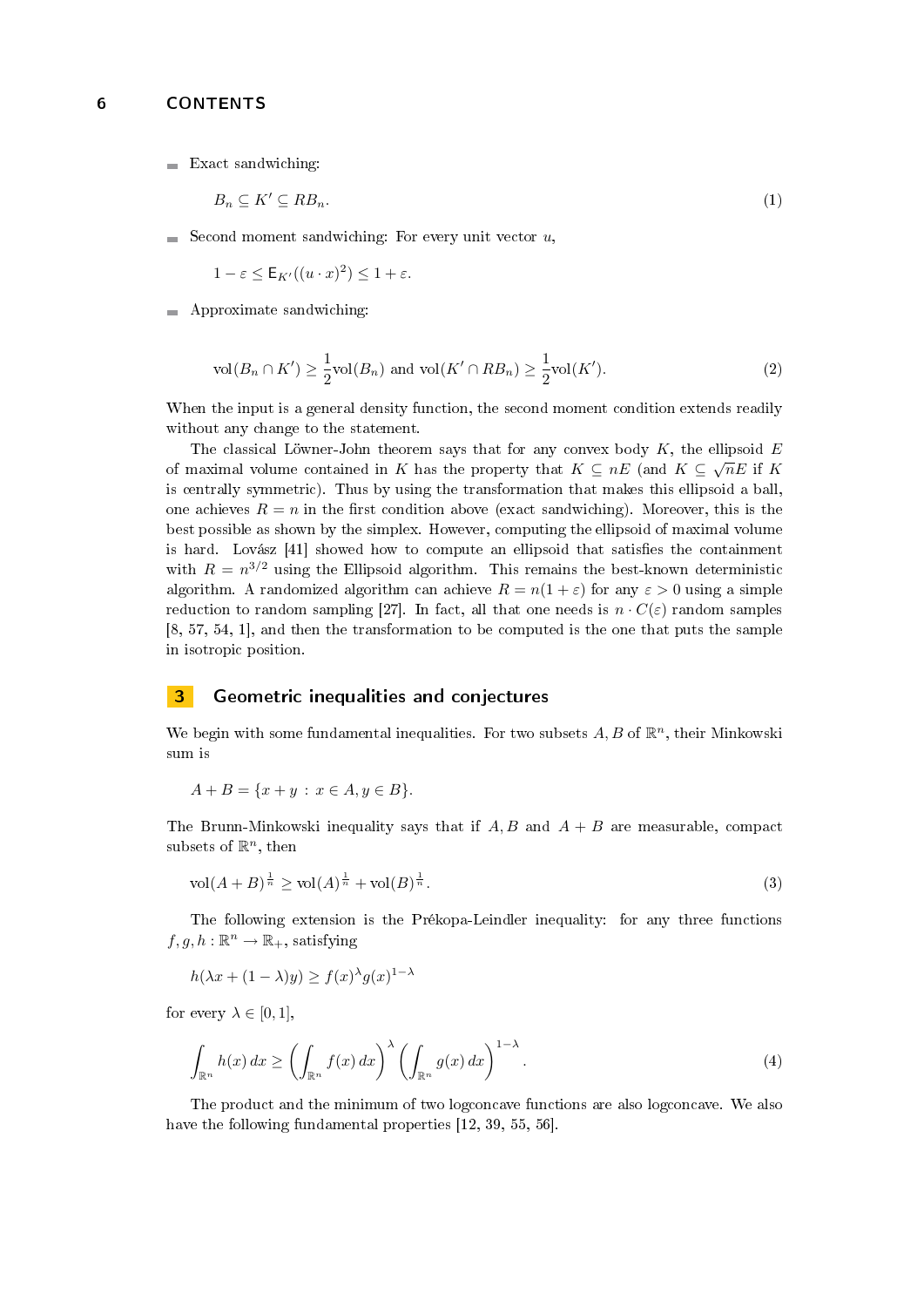$\blacktriangleright$  Theorem 1. All marginals and the distribution function of a logconcave function are logconcave. The convolution of two logconcave functions is logconcave.

In the rest of this section, we describe inequalities about rounding, concentration of mass and isoperimetry. These inequalities play an important role in the analysis of algorithms for our focus problems. Many of the inequalities apply to logconcave functions. The latter represent the limit to which methods that work for convex bodies can be extended. This is true for all the algorithms we will see with a few exceptions, e.g., an extension of isoperimetry and sampling to star-shaped bodies. We note here that Milman [\[50\]](#page-22-8) has shown a general approximate equivalence between concentration and isoperimetry over convex domains.

# <span id="page-6-0"></span>3.1 Rounding

We next describe a set of properties related to affine transformations. The first one below is from [\[27\]](#page-21-7).

**Theorem 2.** [\[27\]](#page-21-7) Let K be a convex body in  $\mathbb{R}^n$  in isotropic position. Then,

$$
\sqrt{\frac{n+1}{n}}B_n \subseteq K \subseteq \sqrt{n(n+1)}B_n.
$$

Thus, in terms of the exact sandwiching condition [\(1\)](#page-5-1), isotropic position achieves a factor of  $n$ , and this ratio of the radii of the outer and inner ball,  $n$ , is the best possible as shown by the *n*-dimensional simplex. A bound of  $O(n)$  was earlier established by Milman and Pajor [\[51\]](#page-22-9).

Sandwiching was extended to logconcave functions in [\[48\]](#page-22-10) as follows.

**Integral 3.** [\[48\]](#page-22-10) Let f be a logconcave density in isotropic position. Then for any  $t > 0$ , the level set  $L(t) = \{x : f(x) \ge t\}$  contains a ball of radius  $\pi_f(L(t))/e$ . Also, the point  $z = \arg \max f \; satisfies \; ||z|| \leq n + 1.$ 

For general densities, it is convenient to define a rounding parameter as follows. For a density function f, let  $R^2 = \mathsf{E}_f(||X - \mathsf{E}X||^2)$  and r be the radius of the largest ball contained in the level set of f of measure  $1/8$ . Then  $R/r$  is the rounding parameter and we say a function is well-rounded if  $R/r = O(\sqrt{n})$ . By the above theorem, any logconcave density in isotropic position is well-rounded.

An isotropic transformation can be estimated for any logconcave function using random samples drawn from the density proportional to  $f$ . In fact, following the work of Bourgain [\[8\]](#page-20-3) and Rudelson [\[57\]](#page-22-4), Adamczak et al [\[1\]](#page-20-4) showed that  $O(n)$  random points suffice to achieve, say, 2-isotropic position with high probability.

<span id="page-6-1"></span>**Integramment 4.** [\[1\]](#page-20-4) Let  $x_1, \ldots, x_m$  be random points drawn from an isotropic logconcave density f. Then for any  $\varepsilon \in (0,1), t \geq 1$ , there exists  $C(\varepsilon, t)$  such that if  $m \geq C(\varepsilon, t)n$ ,

$$
\left\| \frac{1}{m} \sum_{i=1}^{m} x_i x_i^T - I \right\|_2 \le \varepsilon
$$

with probability at least  $1-e^{-ct\sqrt{n}}$ . Moreover,

$$
C(\varepsilon, t) = C \frac{t^4}{\varepsilon^2} \log^2 \frac{2t^2}{\varepsilon^2}
$$

for absolute constants  $c, C$  suffices.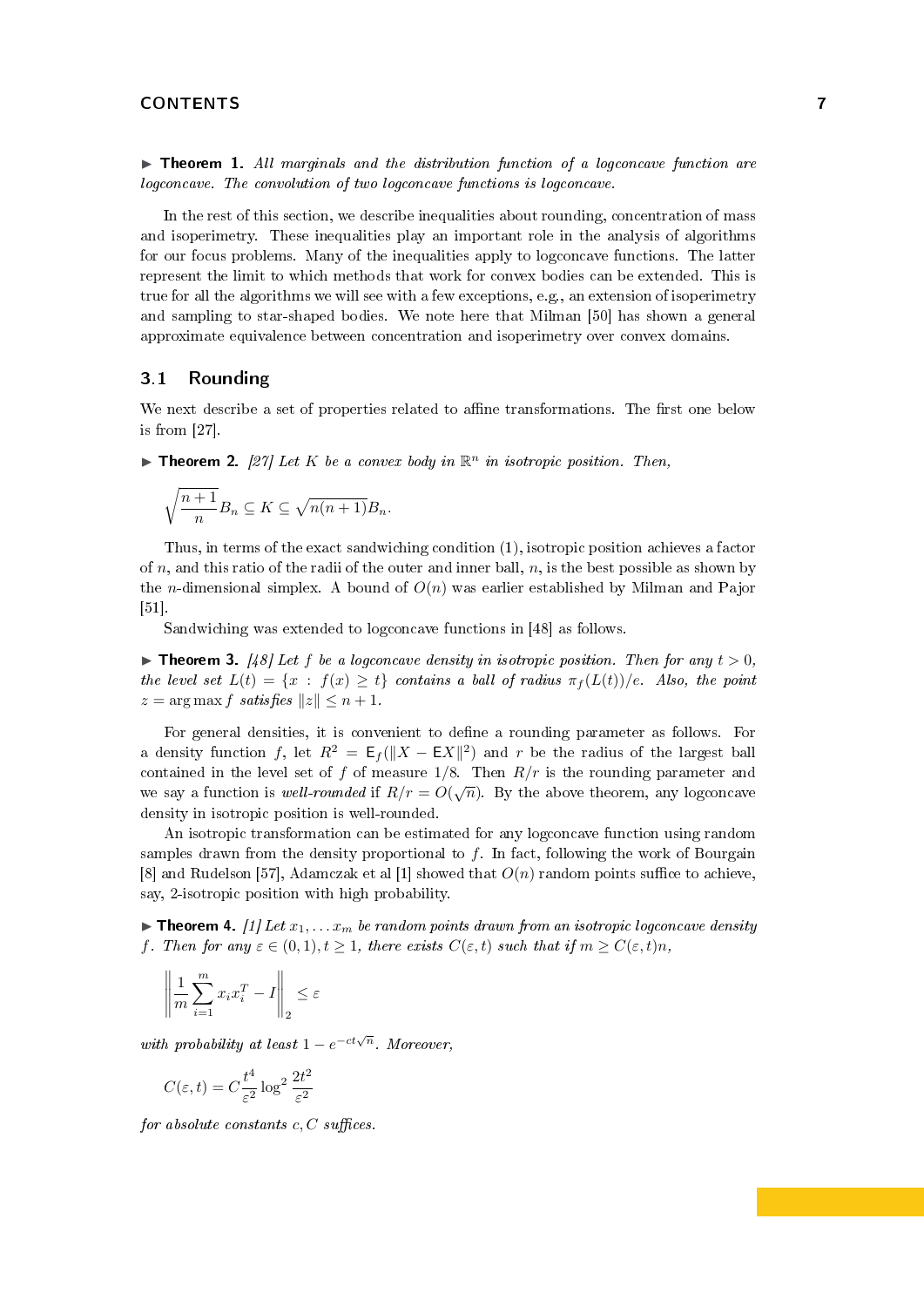The following conjecture was alluded to in [\[44\]](#page-22-11).

► Conjecture 5. There exists a constant C such that for any convex body K in  $\mathbb{R}^n$ , there exists an ellipsoid  $E$  that satisfies approximate sandwiching:

$$
\text{vol}(E \cap K) \ge \frac{1}{2} \text{vol}(E); \text{vol}(K \cap C \log nE) \ge \frac{1}{2} \text{vol}(K).
$$

#### <span id="page-7-0"></span>3.2 Measure and concentration

The next inequality was proved by Grünbaum [\[22\]](#page-21-9) (for the special case of the uniform density over a convex body).

**Lemma 6.** [\[22\]](#page-21-9) Let  $f : \mathbb{R}^n \to \mathbb{R}_+$  be a logconcave density function, and let H be any halfspace containing its centroid. Then

$$
\int_H f(x) \, dx \ge \frac{1}{e}.
$$

This was extended to hyperplanes that come close to the centroid in [\[6,](#page-20-0) [48\]](#page-22-10).

**Lemma 7.** [\[6,](#page-20-0) [48\]](#page-22-10) Let  $f : \mathbb{R}^n \to \mathbb{R}_+$  be an isotropic logconcave density function, and let H be any halfspace within distance t from its centroid. Then

$$
\int_H f(x) \, dx \ge \frac{1}{e} - t.
$$

The above lemma easily implies a useful concentration result.

**Theorem 8.** Let f be a logconcave density in  $\mathbb{R}^n$  and z be the average of m random points from  $\pi_f$ . If H is a halfspace containing z,

$$
\mathsf{E}\left(\pi_f(H)\right) \geq \left(\frac{1}{e} - \sqrt{\frac{n}{m}}\right).
$$

A strong radial concentration result was shown by Paouris [\[54\]](#page-22-5).

► Lemma 9. [\[54\]](#page-22-5) Let K be an isotropic convex body. Then, for any  $t \geq 1$ ,

 $P(||X|| \ge ct\sqrt{n}) \le e^{-t\sqrt{n}}$ 

where c is an absolute constant.

This implies that all but an exponentially small fraction of the mass of an isotropic convex This implies that all out all exponent body lies in a ball of radius  $O(\sqrt{n})$ .

The next inequality is a special case of a more general inequality due to Brascamp and Lieb. It also falls in a family called Poincaré-type inequalities. Recall that  $\text{Var}_{\mu}(f)$  denote the variance of a real-valued function f w.r.t. a density function  $\mu$ .

**Theorem 10.** Let  $\gamma$  be the standard Gaussian density in  $\mathbb{R}^n$ . Let  $f : \mathbb{R}^n \to \mathbb{R}$  be a smooth function. Then

$$
\text{Var}_{\gamma}(f) \leq \int_{\mathbb{R}^n} \|\nabla f\|^2 \, d\gamma.
$$

A smooth function here is one that is locally Lipschitz.

<span id="page-7-1"></span>An extension of this inequality to logconcave restrictions was developed in [\[63\]](#page-22-12), eliminating the need for smoothness and deriving a quantitative bound. In particular, the lemma shows how variances go down when the standard Gaussian is restricted to a convex set.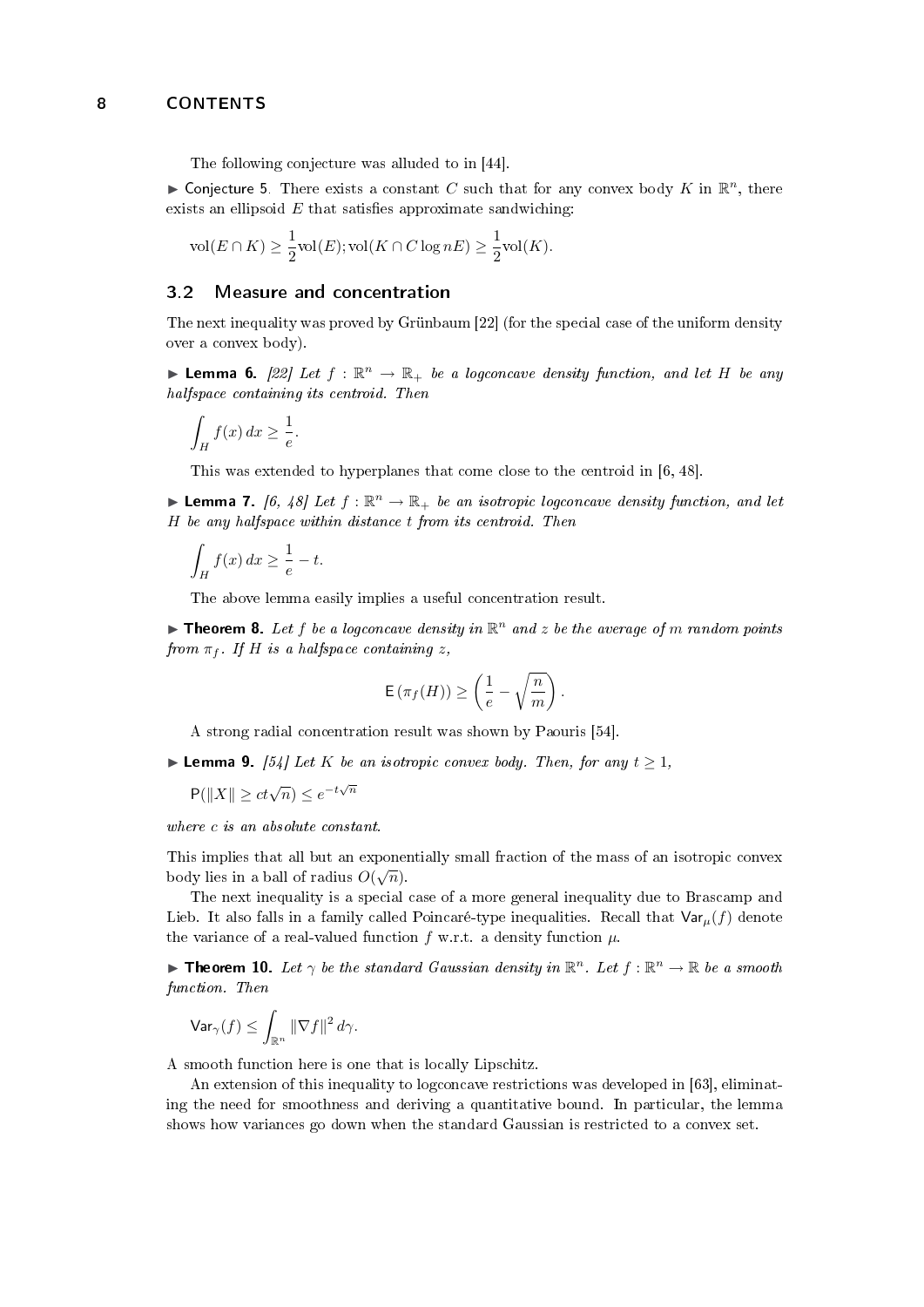**Theorem 11.** [\[63\]](#page-22-12) Let g be the standard Gaussian density function in  $\mathbb{R}^n$  and  $f : \mathbb{R}^n \to \mathbb{R}_+$ be any logconcave function. Define the function  $h$  to be the density proportional to their product, i.e.,

$$
h(x) = \frac{f(x)g(x)}{\int_{\mathbb{R}^n} f(x)g(x) dx}.
$$

Then, for any unit vector  $u \in \mathbb{R}^n$ ,

$$
\mathsf{Var}_h(u \cdot x) \leq 1 - \frac{e^{-b^2}}{2\pi}
$$

where the support of f along u is  $[a_0, a_1]$  and  $b = \min\{|a_0|, |a_1|\}.$ 

The next conjecture is called the *variance hypothesis* or *thin shell* conjecture.

<span id="page-8-2"></span>• Conjecture 12 (Thin shell). For X drawn from a logconcave isotropic density f in  $\mathbb{R}^n$ ,

 $\mathsf{Var}_f(\|X\|^2) \le Cn$ 

We note here that for an isotropic logconcave density,

$$
\sigma_n^2 = \mathsf{E}_f((\|X\|-\sqrt{n})^2) \leq \frac{1}{n}\mathsf{Var}_f(\|X\|^2) \leq C\sigma_n^2,
$$

i.e., the deviation of  $||X||$  from  $\sqrt{n}$  and the deviation of  $||X||^2$  from  $\mathsf{E}(\|X\|^2) = n$  are closely related. Thus, the conjecture implies that most of the mass of a logconcave distribution lies in shell of constant thickness.

A bound of  $\sigma_n \leq \sqrt{n}$  is easy to establish for any isotropic logconcave density. Klartag showed that  $\sigma_n=o(\sqrt{n})$  [\[36,](#page-21-10) [37\]](#page-21-11), a result that can be interpreted as a central limit theorem (since the standard deviation is now a smaller order term than the expectation). The current best bound on  $\sigma_n$  is due to Fleury [\[19\]](#page-21-12) who showed that  $\sigma_n \leq n^{3/8}$ . We state his result below.

<span id="page-8-3"></span>**Lemma 13.** [\[19\]](#page-21-12) For any isotropic logconcave measure  $\mu$ ,

$$
\mathsf{P}\left(|||x|| - \sqrt{n}| \ge tn^{\frac{3}{8}}\right) \le Ce^{-ct}.
$$

where  $c, C$  are constants.

#### <span id="page-8-0"></span>3.3 Isoperimetry

The following theorem is from [\[14\]](#page-21-13), improving on a theorem in [\[43\]](#page-22-13) by a factor of 2. For two subsets  $S_1, S_2$  of  $\mathbb{R}^n$ , we let  $d(S_1, S_2)$  denote the minimum Euclidean distance between them.

<span id="page-8-1"></span>**Integral 14.** [\[14\]](#page-21-13) Let  $S_1, S_2, S_3$  be a partition into measurable sets of a convex body K of diameter D. Then,

$$
vol(S_3) \ge \frac{2d(S_1, S_2)}{D} \min\{vol(S_1), vol(S_2)\}.
$$

A limiting (and equivalent) version of this inequality is the following: Let  $\partial S \cap K$  denote the interior boundary of  $S$  w.r.t.  $K$ . For any subset  $S$  of a convex body of diameter  $D$ ,

$$
\text{vol}_{n-1}(\partial S \cap K) \ge \frac{2}{D} \min\{\text{vol}(S), \text{vol}(K \setminus S)\},\
$$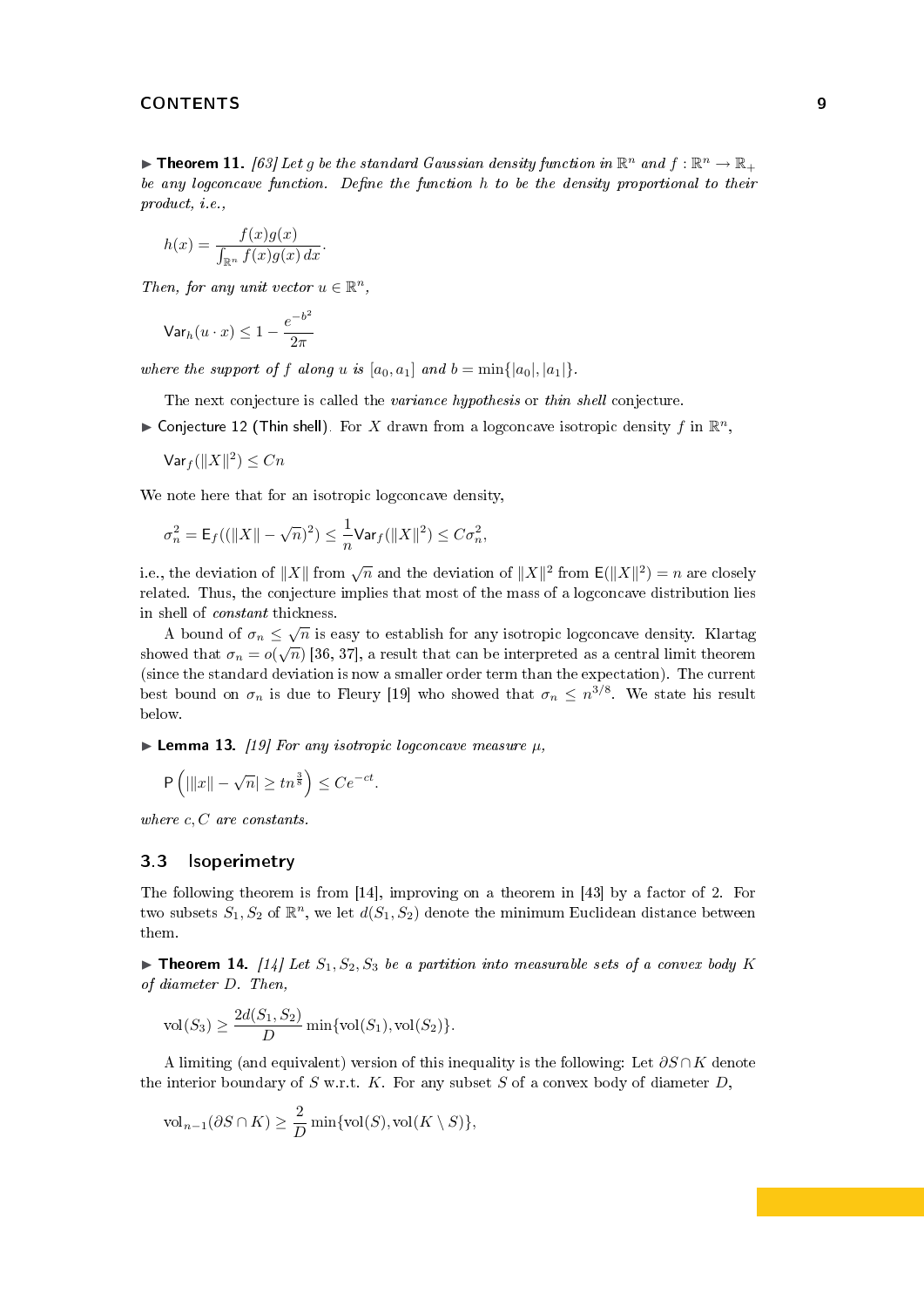i.e., the surface area of S inside K is large compared to the volumes of S and  $K \setminus S$ . This is in direct analogy with the classical isoperimetric inequality, which says that the surface area to volume ratio of any measurable set is at least the ratio for a ball. Henceforth, for a density function f, we use  $\Phi_f(S)$  to denote the isoperimetric ratio of a subset S, i.e.,

$$
\Phi_f(S) = \frac{\pi_f(\partial S)}{\min\{\pi_f(S), 1 - \pi_f(S)\}}
$$

and

$$
\Phi_f = \inf_{S \subseteq \mathbb{R}^n} \phi(S).
$$

Theorem [14](#page-8-1) can be generalized to arbitrary logconcave measures.

<span id="page-9-0"></span>**Theorem 15.** Let  $f : \mathbb{R}^n \to \mathbb{R}_+$  be a logconcave function whose support has diameter D and let  $\pi_f$  be the induced measure. Then for any partition of  $\mathbb{R}^n$  into measurable sets  $S_1, S_2, S_3,$ 

$$
\pi_f(S_3) \ge \frac{2d(S_1, S_2)}{D} \min{\{\pi_f(S_1), \pi_f(S_2)\}}.
$$

The conclusion can be equivalently stated as  $\Phi_f \geq 2/D$ . For Euclidean distance this latter statement, applied to the subset  $S_1$  essentially recovers the above lower bound on  $\pi_f(S_3)$ .

Next we ask if logconcave functions are the limit of such isoperimetry. Theorem [15](#page-9-0) can be extended to s-concave functions in  $\mathbb{R}^n$  for  $s \geq -1/(n-1)$  with only a loss of a factor of 2 [\[10\]](#page-20-6). A nonnegative function f is s-concave if  $f(x)^s$  is a concave function of s. Logconcave functions correspond to  $s \to 0$ . The only change in the conclusion is by a factor of 2 on the RHS.

**► Theorem 16.** [\[10\]](#page-20-6) Let  $f : \mathbb{R}^n \to \mathbb{R}_+$  be an s-concave function with  $s \geq -1/(n-1)$  and with support of diameter D and let  $\pi_f$  be the induced measure. Then for any partition of  $\mathbb{R}^n$  into measurable sets  $S_1, S_2, S_3,$ 

$$
\pi_f(S_3) \ge \frac{d(S_1, S_2)}{D} \min{\pi_f(S_1), \pi_f(S_2)}.
$$

This theorem is tight, in that there exist s-concave functions for  $s \leq -1/(n-1-\varepsilon)$  for any  $\varepsilon > 0$  whose isoperimetric ratio is exponentially small in  $\varepsilon n$ .

Logconcave and s-concave functions are natural extensions of convex bodies. It is natural to ask what classes of nonconvex sets/functions might have good isoperimetry. In recent work [\[9\]](#page-20-1), the isoperimetry of star-shaped bodies was studied. A star-shaped set S is one that contains at least one point x such that for any  $y \in S$ , the segment [x, y] is also in S. The set of all such points x for which lines through x have convex intersections with  $S$  is called its kernel  $K_S$ . The kernel is always a convex set.

<span id="page-9-2"></span>**Integral 17.** [\[9\]](#page-20-1) Let  $S_1, S_2, S_3$  be a partition into measurable sets of a star-shaped body S of diameter D. Let  $\eta = vol(K_S)/vol(S)$ . Then,

$$
\text{vol}(S_3) \ge \frac{d(S_1, S_2)}{4\eta D} \min\{\text{vol}(S_1), \text{vol}(S_2)\}.
$$

<span id="page-9-1"></span>In terms of diameter, Theorem [14](#page-8-1) is the best possible, as shown by a cylinder. A more refined inequality is obtained in  $[27, 48]$  $[27, 48]$  using the average distance of a point to the center of gravity (in place of diameter). It is possible for a convex body to have much larger diameter than average distance to its centroid (e.g., a cone). In such cases, the next theorem provides a better bound.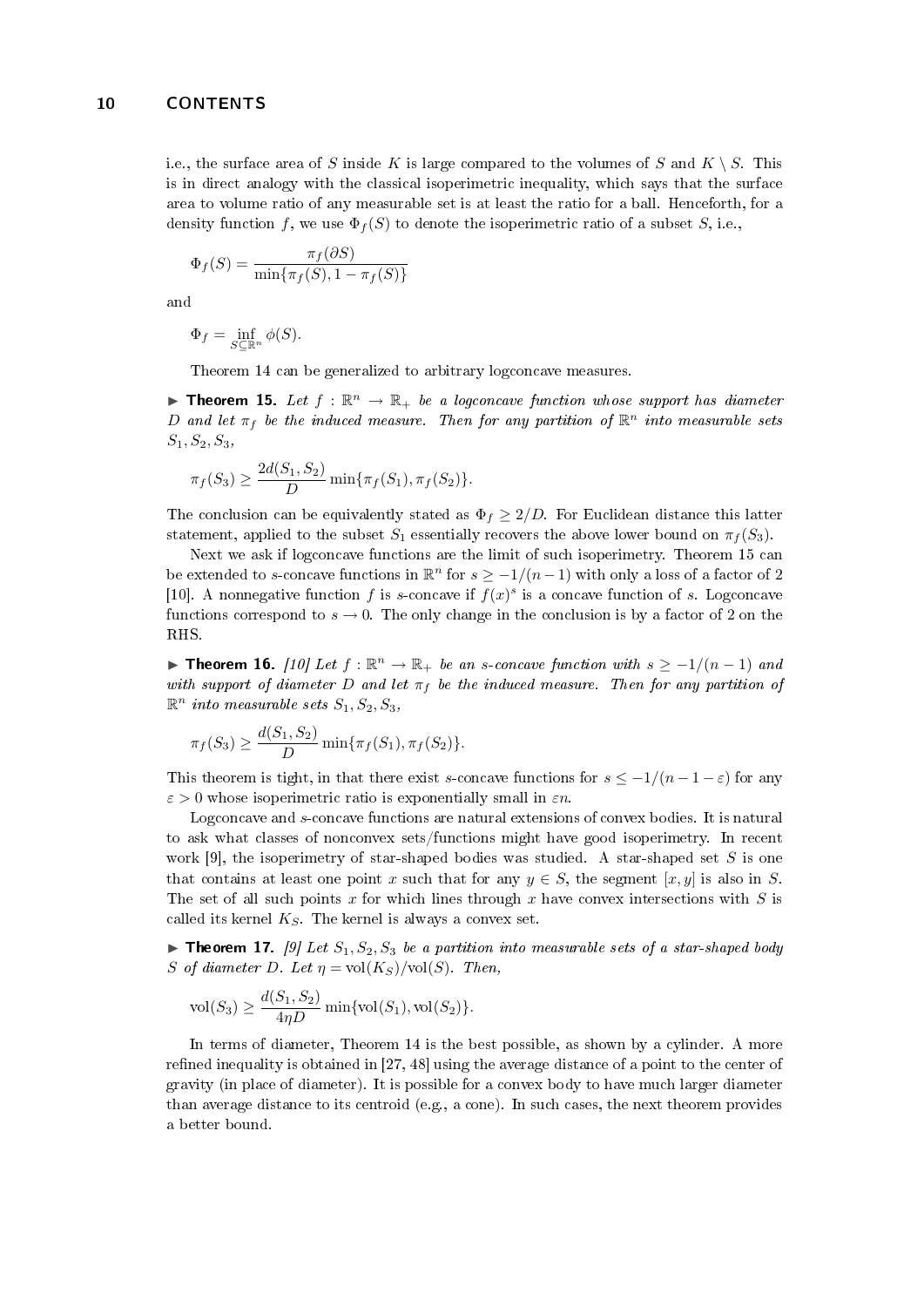**Theorem 18.** [\[27\]](#page-21-7) Let f be a logconcave density in  $\mathbb{R}^n$  and  $\pi_f$  be the corresponding measure. Let  $z_f$  be the centroid of f and define  $M(f) = \mathsf{E}_f(|x - z_f|)$ . Then, for any partition of  $\mathbb{R}^n$  into measurable sets  $S_1, S_2, S_3$ ,

$$
\pi_f(S_3) \ge \frac{\ln 2}{M(f)} d(S_1, S_2) \pi_f(S_1) \pi_f(S_2).
$$

For an isotropic density,  $M(f)^2 \leq \mathsf{E}_f(|x-z_f|^2) = n$  and so  $M(f) \leq \sqrt{n}$ . The diameter could be unbounded (e.g., an isotropic Gaussian). Thus, if  $A_f$  is the covariance matrix of the logconcave density  $f$ , the inequality can be re-stated as:

$$
\pi_f(S_3) \ge \frac{c}{\sqrt{\text{Tr}(A_f)}} d(S_1, S_2) \pi_f(S_1) \pi_f(S_2).
$$

A further refinement is called the KLS hyperplane conjecture [\[27\]](#page-21-7). Let  $\lambda_1(A)$  be the largest eigenvalue of a symmetric matrix A.

<span id="page-10-2"></span>▶ Conjecture 19 (KLS). Let f be a logconcave density in  $\mathbb{R}^n$ . There is an absolute constant c such that

$$
\Phi_f \ge \frac{c}{\sqrt{\lambda_1(A_f)}}.
$$

The KLS conjecture implies the thin shell conjecture (Conj. [12\)](#page-8-2). Even the thin shell conjecture would improve the known isoperimetry of isotropic logconcave densities due to the following result of Bobkov [\[7\]](#page-20-7).

<span id="page-10-0"></span>**Theorem 20.** [\[7\]](#page-20-7) For any logconcave density function f in  $\mathbb{R}^n$ ,

$$
\Phi_f \ge \frac{c}{\text{Var}(\|X\|^2)^{1/4}}.
$$

<span id="page-10-1"></span>Combining this with Fleury's bound [13,](#page-8-3) we get that for an isotropic logconcave function in  $\mathbb{R}^n$ 

$$
\Phi_f \ge c n^{-7/16}.\tag{5}
$$

This is slightly better than the bound of  $cn^{-1/2}$  implied by Theorem [18](#page-9-1) since  $\mathsf{E}(\|X\|^2) = n$ for an isotropic density.

The next conjecture is perhaps the most well-known in convex geometry, and is called the slicing problem, the isotropic constant or simply the hyperplane conjecture.

 $\triangleright$  Conjecture 21 (Slicing). There exists a constant C, such that for an isotropic logconcave density  $f$  in  $\mathbb{R}^n$ ,

$$
f(0) \leq C^n.
$$

In fact, a result of Ball  $[4]$  shows that it suffices to prove such a bound for the case of f being the uniform density over an isotropic convex body. In this case, the conjecture says the volume of an isotropic convex body in  $\mathbb{R}^n$  is at least  $c^n$  for some constant  $c$ . The current best bound on  $L_n = \sup_f f(0)^{1/n}$  is  $O(n^{1/4})$  [\[8,](#page-20-3) [35\]](#page-21-14).

Recently, Eldan and Klartag [\[18\]](#page-21-15) have shown that the slicing conjecture is implied by the thin shell conjecture (and therefore by the KLS conjecture as well, a result that was earlier shown by Ball).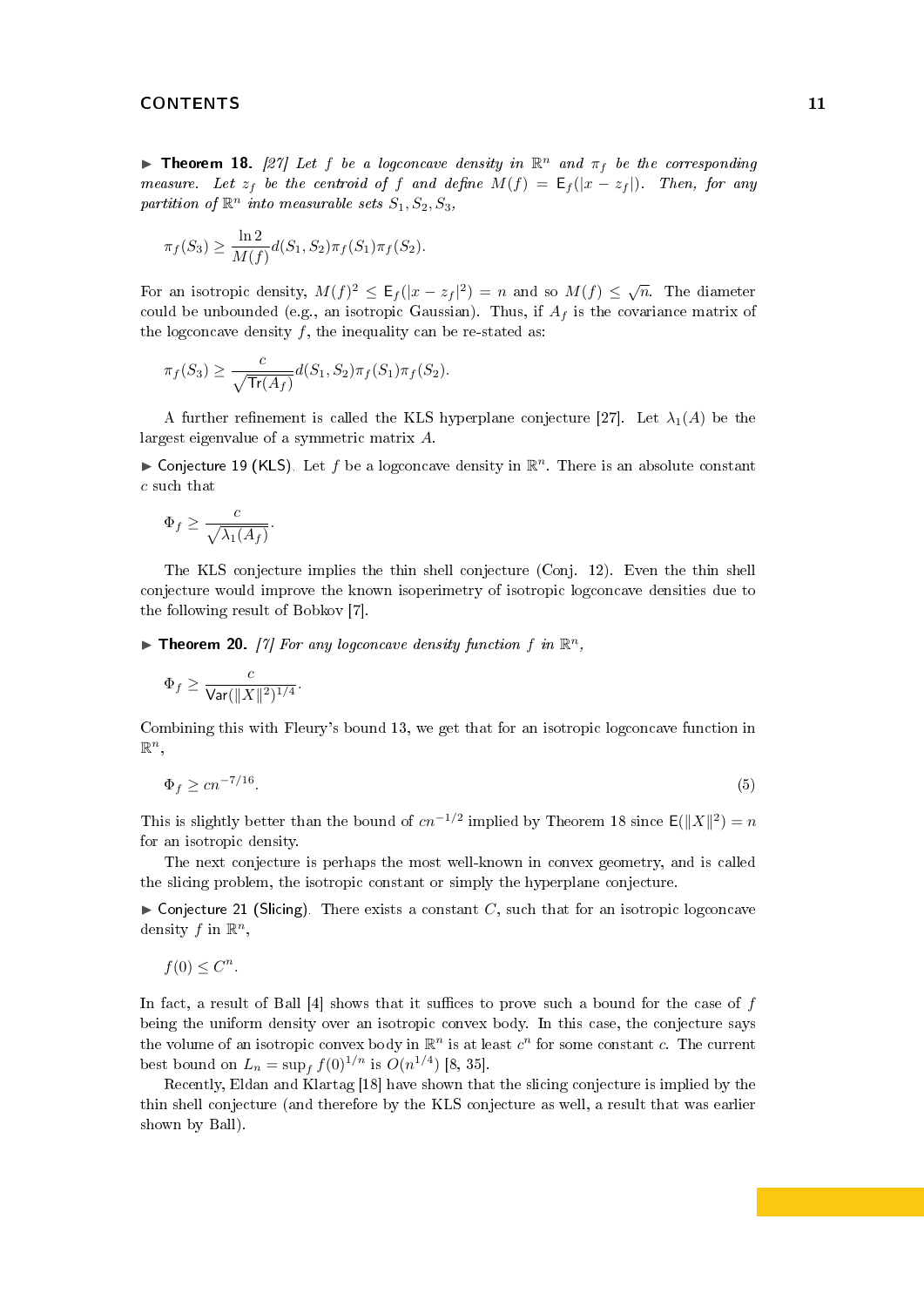$\triangleright$  Theorem 22. [\[18\]](#page-21-15) There exists a constant C such that

$$
L_n = \sup_f f(0)^{1/n} \le C\sigma_n = C \sup_f \sqrt{\mathsf{E}_f((\|X\| - \sqrt{n})^2)}
$$

where the suprema range over isotropic logconcave density functions.

We conclude this section with a discussion of another direction in which classical isoperimetry has been extended. The *cross-ratio distance* (also called Hilbert metric) between two points  $u, v$  in a convex body K is computed as follows: Let  $p, q$  be the endpoints of the chord in K through u and v such that the points occur in the order  $p, u, v, q$ . Then

$$
d_K(u,v) = \frac{|u-v||p-q|}{|p-u||v-q|} = (p:v:u:q).
$$

where  $(p : v : u : q)$  denotes the classical cross-ratio. We can now define the cross-ratio distance between two sets  $S_1, S_2$  as

$$
d_K(S_1, S_2) = \min\{d_K(u, v) : u \in S_1, v \in S_2\}.
$$

The next theorem was proved in [\[42\]](#page-22-14) for convex bodies and extended to logconcave densities in [\[47\]](#page-22-15).

**Theorem 23.** [\[42\]](#page-22-14) Let f be a logconcave density in  $\mathbb{R}^n$  whose support is a convex body K and let  $\pi_f$  be the induced measure. Then for any partition of  $\mathbb{R}^n$  into measurable sets  $S_1, S_2, S_3,$ 

$$
\pi_f(S_3) \ge d_K(S_1, S_2) \pi_f(S_1) \pi_f(S_2).
$$

All the inequalities so far are based on defining the distance between  $S_1$  and  $S_2$  by the minimum over pairs of some notion of pairwise distance. It is reasonable to think that perhaps a much sharper inequality can be obtained by using some average distance between  $S_1$  and  $S_2$ . Such an inequality was proved in [\[46\]](#page-22-16), leading to a substantial improvement in the analysis of hit-and-run.

<span id="page-11-0"></span>**Theorem 24.** [\[46\]](#page-22-16) Let K be a convex body in  $\mathbb{R}^n$ . Let  $f: K \to \mathbb{R}_+$  be a logconcave density with corresponding measure  $\pi_f$  and  $h: K \to \mathbb{R}_+$ , an arbitrary function. Let  $S_1, S_2, S_3$  be any partition of K into measurable sets. Suppose that for any pair of points  $u \in S_1$  and  $v \in S_2$  and any point x on the chord of K through u and v,

$$
h(x) \le \frac{1}{3} \min(1, d_K(u, v)).
$$

Then

$$
\pi_f(S_3) \ge \mathsf{E}_f(h(x)) \min \{ \pi_f(S_1), \pi_f(S_2) \}.
$$

The coefficient on the RHS has changed from a "minimum" to an "average". The weight  $h(x)$  at a point x is restricted only by the minimum cross-ratio distance between pairs  $u, v$ from  $S_1, S_2$  respectively, such that x lies on the line between them (previously it was the overall minimum). In general, it can be much higher than the minimum cross-ratio distance between  $S_1$  and  $S_2$ .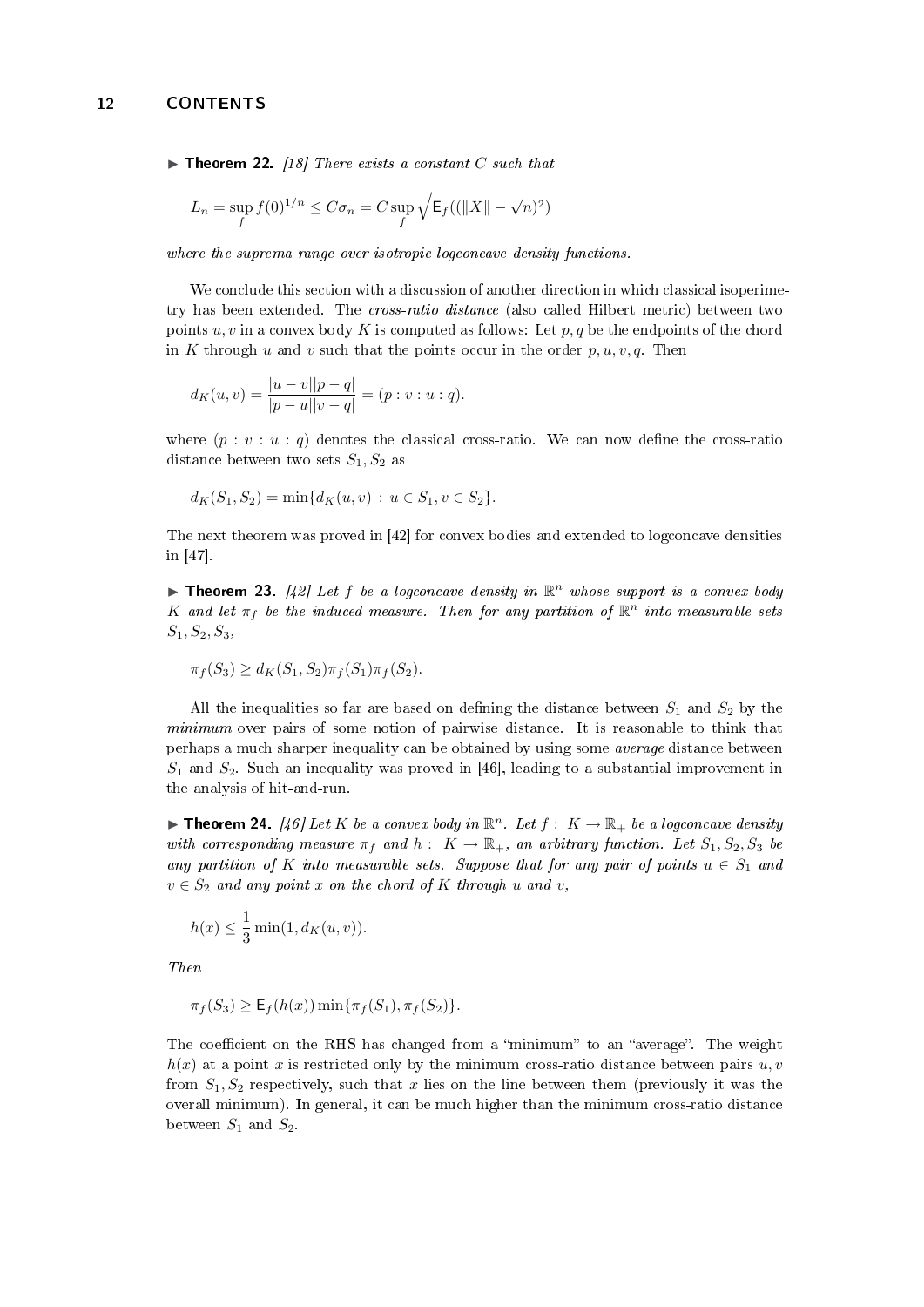## <span id="page-12-0"></span>3.4 Localization

Most of the known isoperimetry theorems can be proved using the localization lemma of Lovász and Simonovits [\[44,](#page-22-11) [27\]](#page-21-7). It reduces inequalities in high dimension to 1-dimensional inequalities by a sequence of bisections and a limit argument. To prove that an inequality is true, one assumes it is false and derives a contradiction in the 1-dimensional case.

**Lemma 25.** [\[44\]](#page-22-11) Let  $g, h : \mathbb{R}^n \to \mathbb{R}$  be lower semi-continuous integrable functions such that

$$
\int_{\mathbb{R}^n} g(x) dx > 0 \quad \text{and} \quad \int_{\mathbb{R}^n} h(x) dx > 0.
$$

Then there exist two points  $a, b \in \mathbb{R}^n$  and a linear function  $\ell : [0, 1] \to \mathbb{R}_+$  such that

$$
\int_0^1 \ell(t)^{n-1} g((1-t)a + tb) dt > 0 \quad and \quad \int_0^1 \ell(t)^{n-1} h((1-t)a + tb) dt > 0.
$$

The points a, b represent an interval A and one may think of  $l(t)^{n-1}dA$  as the crosssectional area of an infinitesimal cone with base area  $dA$ . The lemma says that over this cone truncated at  $a$  and  $b$ , the integrals of  $g$  and  $h$  are positive. Also, without loss of generality, we can assume that  $a, b$  are in the union of the supports of g and h.

A variant of localization was used in [\[9\]](#page-20-1), where instead of proving an inequality for every needle, one instead averages over the set of needles produced by the localization procedure. Indeed, each step of localization is a bisection with a hyperplane and for an inequality to hold for the original set, it often suffices for it hold "on average" over the partition produced rather than for both parts separately. This approach can be used to prove isoperimetry for star-shaped sets (Theorem [17\)](#page-9-2) or to recover Bobkov's isoperimetric inequality (Lemma [20\)](#page-10-0).

We state here a strong version of a conjecture related to localization, which if true implies the KLS hyperplane conjecture.

► Conjecture 26. Let f be a logconcave density function and  $P$  be any partition of  $\mathbb{R}^n$  such that each part is convex. Then there exists a constant C such that

$$
\sum_{\mathcal{P}} \sigma_f(P)^2 \pi_f(P) \le C \sigma_f^2
$$

where  $\sigma_f^2$  is the largest variance of f along any direction and  $\sigma_f(P)^2$  is the largest variance of  $f$  restricted to the set  $P$ .

We have already seen that the conjecture holds when f is a Gaussian with  $C = 1$  (Theorem [11\)](#page-7-1).

# <span id="page-12-1"></span>4 Algorithms

In this section, we describe the current best algorithms for the five focus problems and several open questions. These algorithms are related to each other, e.g., the current best algorithms for integration and optimization (in the membership oracle model) are based on sampling, the current best algorithms for sampling and rounding proceed in tandem etc.

In fact, all five problems have an intimate relationship with random sampling. Integration (volume estimation), optimization and rounding are solved by reductions to random sampling; in the case of integration, this is the only known efficient approach. For rounding, the sampling approach gives a better bound than the current best alternatives. As for the learning problem, its input is a random sample.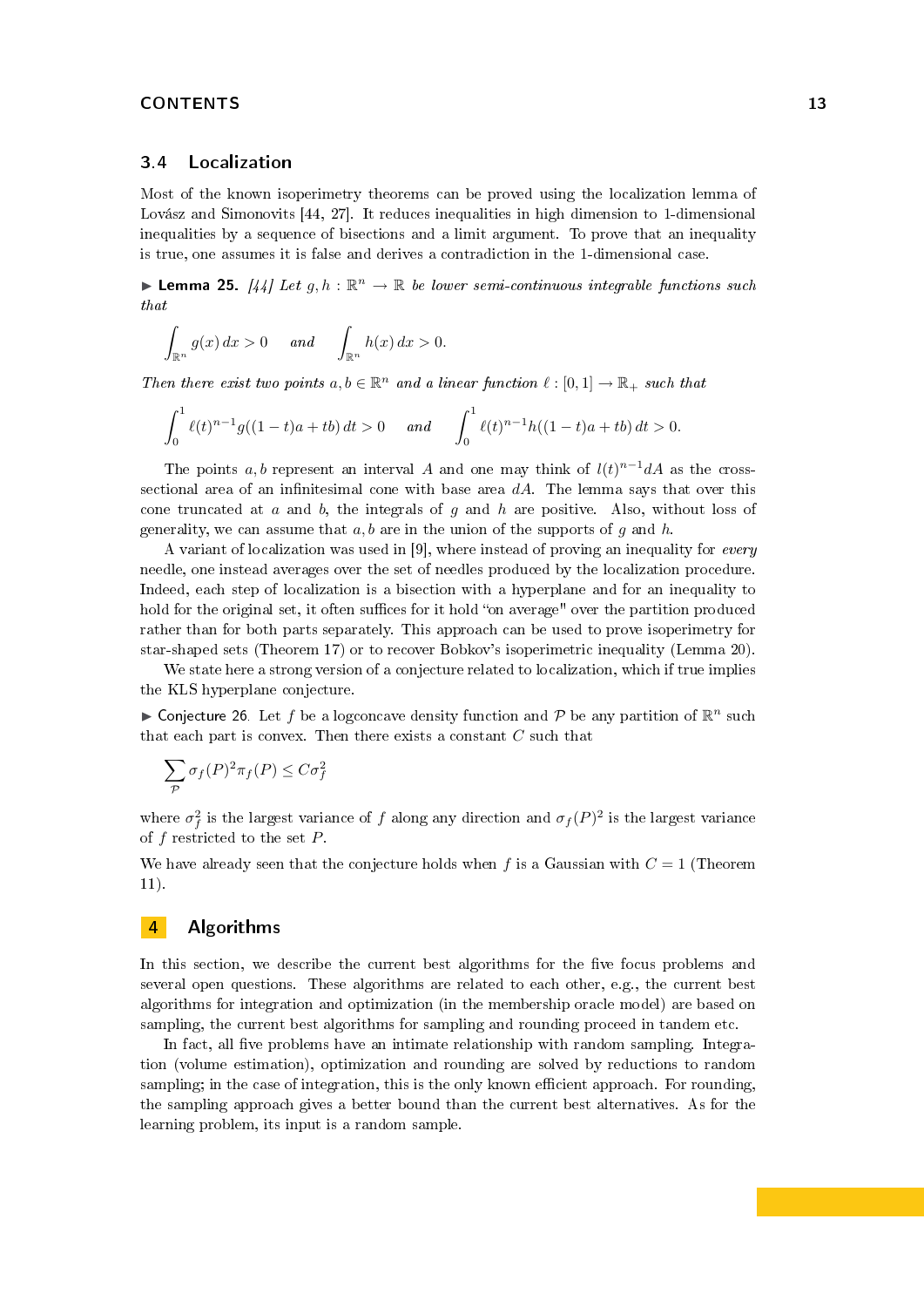The Ellipsoid method has played a central role in the development of algorithmic convex geometry. Following Khachiyan's polynomial bound for linear programs [\[34\]](#page-21-2), the generalization to convex optimization [\[21,](#page-21-0) [53,](#page-22-17) [32\]](#page-21-16) has been a powerful theoretical tool. Besides optimization, the method also gave an efficient rounding algorithm  $[41]$  achieving a sandwiching ratio of  $n^{1.5}$ , and a polynomial-time algorithm for PAC-learning linear threshold functions. It is a major open problem to PAC-learn an intersection of two halfspaces.

Several polynomial-time algorithms have been proposed for linear programming and convex optimization, including: Karmarkar's algorithm [\[31\]](#page-21-17) for linear programming, interiorpoint methods for convex optimization over sets with self-concordant barriers [\[52\]](#page-22-18), polynomial implementation of the perceptron algorithm for linear [\[13\]](#page-20-9) and conic program [\[5\]](#page-20-10), simplex-with-rescaling for linear programs [\[33\]](#page-21-18) and the random walk method [\[6\]](#page-20-0) that requires only membership oracle access to the convex set. The field of convex optimization continues to be very active, both because of its many applications but also due to the search for more practical algorithms that work on larger inputs.

One common aspect of all the known polynomial-time algorithms is that they use use some type of repeated rescaling of space to effectively make the convex set "more round", leading to a complexity that depends on the accuracy to which the output is computed. In principle, such a dependence can be avoided for linear programming and it is a major open problem to find a strongly polynomial algorithm for solving linear programs.

We note here that although there have been many developments in continuous optimization algorithms in the decades since the ellipsoid method, and in applications to combinatorial problems, there has been little progress in the past two decades on general integer programming, with the current best complexity being  $n^{O(n)}$  from Kannan's improvement [\[26\]](#page-21-19) of Lenstra's algorithm [\[40\]](#page-22-19).

#### <span id="page-13-0"></span>4.1 Geometric random walks

Sampling is achieved by rapidly mixing geometric random walks. For an in-depth survey of this topic, up-to-date till 2005, the reader is referred to [\[62\]](#page-22-20). Here we outline the main results, including developments since then.

To sample from a density proportional to a function  $f : \mathbb{R}^n \to \mathbb{R}_+$ , we set up a Markov chain whose state space is  $\mathbb{R}^n$  and stationary distribution has density proportional to f. At a point x, one step of the chain picks a *neighbor* y of x from some distribution  $P_x$  that depends only on x, where  $P_x$  is defined in some efficiently sampleable manner, and then we move to  $y$  with some probability or stay at  $x$ . For example, for uniformly sampling a convex body K, the ball walk defines the neighbors of x as all points within a fixed distance  $\delta$  from x, and a random neighbor y is accepted as long as y is also in K. For sampling a general density, one could use the same neighbor set, and modify the probability of transition to  $\min\{1, f(y)/f(x)\}\$ . This rejection mechanism is called the Metropolis filter and the Markov chain itself is the ball walk with a Metropolis filter.

Another Markov chain that has been successfully analyzed is called hit-and-run. At a point x, we pick a uniform random line l passing x, then a random point on the line l according to the density induced by the target distribution along  $l$ . In the case of uniformly sampling a convex body, this latter distribution is simply the uniform distribution on a chord; for a logconcave function it is the one-dimensional density proportional to the target density f along the chosen line l. This process has the advantage of not needing a step-size parameter  $\delta$ .

For ease of analysis, we typically assume that the Markov chain is *lazy*, i.e., it stays put with probability  $1/2$  and attempts a move with probability  $1/2$ . Then, it follows that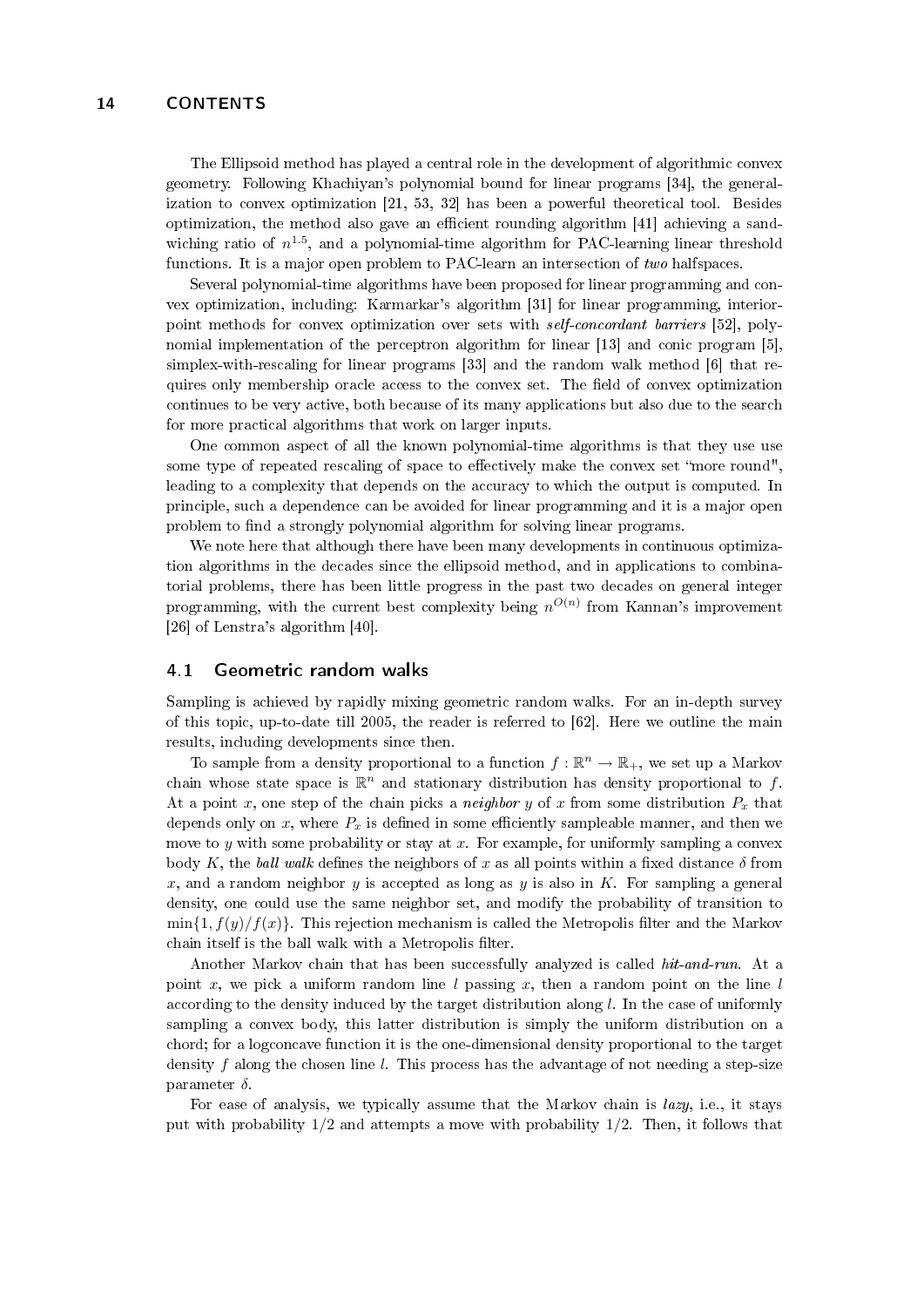the distribution of the current point converges to a unique stationary distribution assuming the conductance of the Markov chain is nonzero. The rate of convergence is approximately determined by the conductance as given by the following theorem due to Lovász and Simonovits [\[44\]](#page-22-11), extending earlier work by Diaconis and Stroock [\[11\]](#page-20-11), Alon [\[2\]](#page-20-12) and Jerrum and Sinclair [\[58\]](#page-22-21).

<span id="page-14-0"></span>**Influent Let**  $\{44\}$  Let  $Q$  be the stationary distribution of a lazy Markov chain with  $Q_0$ being its starting distribution and  $Q_t$  the distribution of the current point after t steps. a. Let  $M = \sup_{A} Q_0(A)/Q(A)$ . Then,

$$
d_{tv}(Q_t, Q) \le \sqrt{M} \left(1 - \frac{\phi^2}{2}\right)^t.
$$

b. Let  $0 < s \leq \frac{1}{2}$  and  $H_s = \sup\{|Q_0(A) - Q(A)| : Q(A) \leq s\}$ . Then,

$$
d_{tv}(Q_t, Q) \leq H_s + \frac{H_s}{s} \left(1 - \frac{\phi_s^2}{2}\right)^t.
$$

c. For any  $\varepsilon > 0$ ,

$$
d_{tv}(Q_t, Q) \leq \varepsilon + \sqrt{\frac{\chi^2(Q_0, Q) + 1}{\varepsilon}} \left(1 - \frac{\phi^2}{2}\right)^t.
$$

Thus the main quantity to analyze in order to bound the mixing time is the conductance.

Ball walk. The following bound holds on the conductance of the ball walk [\[28\]](#page-21-20).

**Theorem 28.** For any  $0 \le s \le 1$ , we can choose the step-size  $\delta$  for the ball walk in a convex body K of diameter D so that

$$
\phi_s \ge \frac{s}{200nD}.
$$

The proof of this inequality is the heart of understanding the convergence. Examining the definitions of the conductance  $\phi$  and the isoperimetric ratio  $\Phi_{\mathcal{O}}$  of the stationary distribution, one sees that they are quite similar. In fact, the main difference is the following: in defining conductance, the weight between two points x and y depends on the probability density of stepping from  $x$  to  $y$  in one step; for the isoperimetric ratio, the distance is a geometric notion such as Euclidean distance. Connecting these two notions — geometric distance and probabilistic distance along with isoperimetry bounds leads to the conductance bound above. This is the generic line of proof with each of these components chosen based on the Markov chain being analyzed. For a detailed description, we refer to [\[62\]](#page-22-20).

Using Theorem  $27(b)$ , we conclude that from an M-warm start, the variation distance of  $Q_t$  and Q is smaller than  $\varepsilon$  after

<span id="page-14-1"></span>
$$
t \ge C \frac{M^2}{\varepsilon^2} n^2 D^2 \ln\left(\frac{2M}{\varepsilon}\right) \tag{6}
$$

steps, for some absolute constant C.

The bound of  $O(n^2D^2)$  on the mixing rate is the best possible in terms of the diameter, as shown by a cylinder. Here  $D^2$  can be replaced by  $E(||X - EX||^2)$  using the isoperimetric inequality given by Theorem [18.](#page-9-1) For an isotropic convex body this gives a mixing rate of  $O(n^3)$ . The current best isoperimetry for convex bodies [\(5\)](#page-10-1) gives a bound of  $O(n^{2.875})$ . The KLS conjecture [\(19\)](#page-10-2) implies a mixing rate of  $O(n^2)$ , which matches the best possible for the ball walk, as shown for example by an isotropic cube.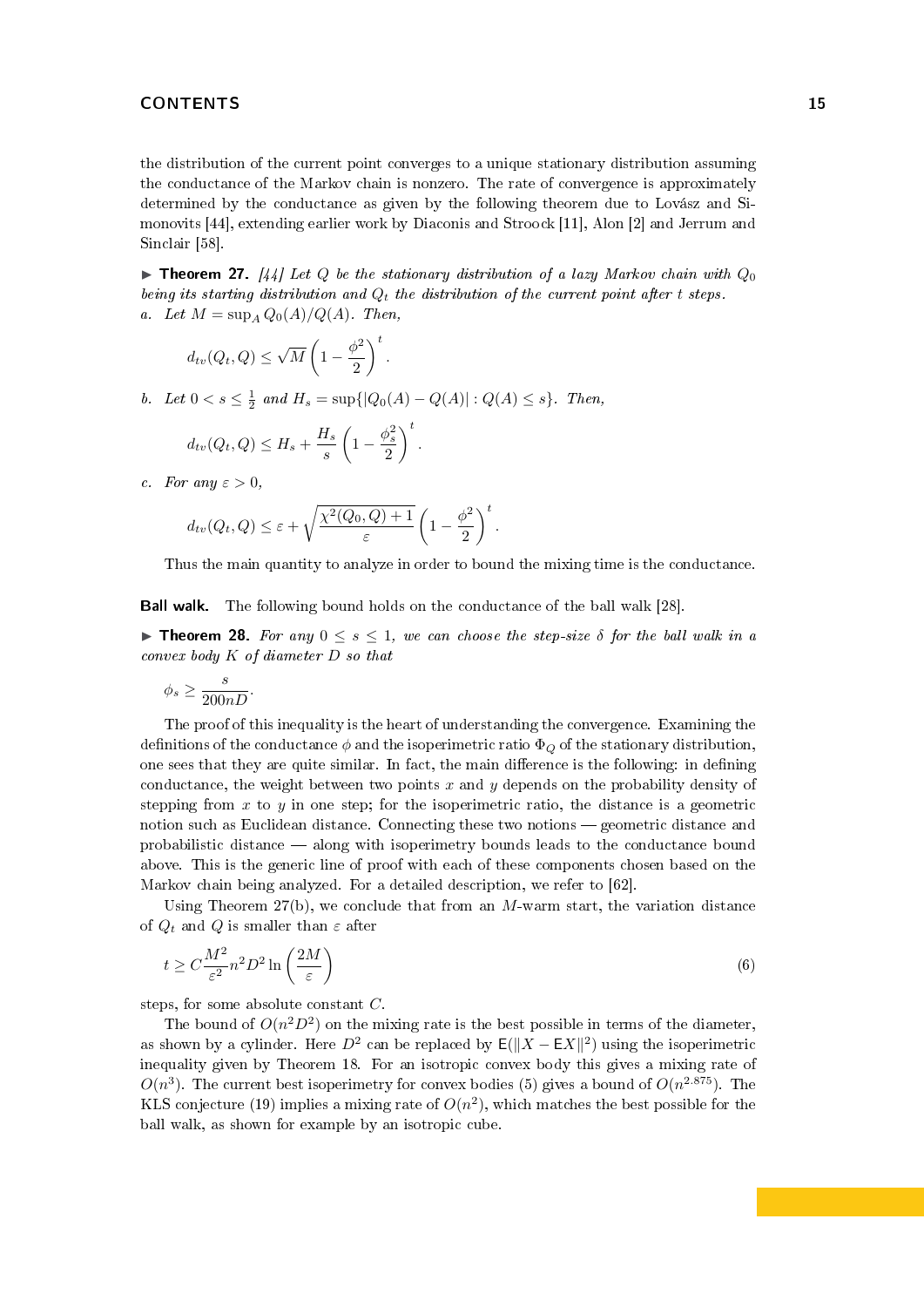Hit-and-run. For hit-and-run, one obtains a qualitatively better bound in the following sense. In the case of the ball walk, the starting distribution heaving affects the mixing rate. It is possible to start at points close to the boundary with very small local conductance, necessitating many attempts to make a single step. Hit-and-run does not have this problem and manages to exponentially accelerate out of any corner. This is captured in the next theorem, using the isoperimetric inequality given by Theorem [24.](#page-11-0)

<span id="page-15-0"></span>**Theorem 29.** [\[46\]](#page-22-16) The conductance of hit-and-run in a convex body of diameter D is  $\Omega(1/nD)$ .

<span id="page-15-1"></span>**Integral 30.** [\[46\]](#page-22-16) Let K be a convex body that contains a unit ball and has centroid  $z_K$ . Suppose that  $\mathsf{E}_K(|x-z_K|^2)\leq R^2$  and  $\chi^2(Q_0,Q)\leq M$ . Then after

$$
t \geq Cn^2R^2\ln^3\frac{M}{\varepsilon},
$$

steps, where C is an absolute constant, we have  $d(Q_t, Q)_{tv} \leq \varepsilon$ .

The theorem improves on the bound for the ball walk [\(6\)](#page-14-1) by reducing the dependence on M and  $\varepsilon$  from polynomial (which is unavoidable for the ball walk) to logarithmic, while maintaining the (optimal) dependence on R and n. For a body in near-isotropic position. maintaining the (optimar) dependence on R and n. For a body in hear-isotropic position,<br> $R = O(\sqrt{n})$  and so the mixing time is  $O^*(n^3)$ . One also gets a polynomial bound starting from any single interior point. If x is at distance  $d$  from the boundary, then the distribution obtained after one step from  $x$  has  $\chi^2(Q_1,Q) \leq (n/d)^n$  and so applying the above theorem, the mixing time is  $O(n^4 \ln^3(n/d\varepsilon)).$ 

Theorems [29](#page-15-0) and [30](#page-15-1) have been extended in [\[45\]](#page-22-1) to arbitrary logconcave functions.

 $\triangleright$  Theorem 31. [\[45\]](#page-22-1) Let f be a logconcave density function with support of diameter D and assume that the level set of measure 1/8 contains a unit ball. Then,

$$
\phi_s \geq \frac{c}{nD\ln(nD/s)}
$$

where c is a constant.

This implies a mixing rate that nearly matches the bound for convex bodies.

Affine-invariant walks. In both cases above, the reader will notice the dependence on rounding parameters and the improvement achieved by assuming isotropic position. As we will see in the next section, efficient rounding can be achieved by interlacing with sampling. Here we mention two random walks which achieve the rounding "implicitly" by being affine invariant. The first is a multi-point variant of hit-and-run that can be applied to sampling any density function. It maintains m points  $x_1, \ldots, x_m$ . For each  $x_j$ , it picks a random combination of the current points,

$$
y = \sum_{i=1}^{m} \alpha_i (x_i - \overline{x})
$$

where the  $\alpha_i$  are drawn from  $N(0, 1)$ ; the chosen point  $x_j$  is replaced by a random point along this line through  $x_i$  in the direction of y. This process in affine invariant and hence one can effectively assume that the underlying distribution is isotropic. The walk was analyzed in [\[6\]](#page-20-0) assuming a warm start. It is open to analyze the rate of convergence from a general starting distribution.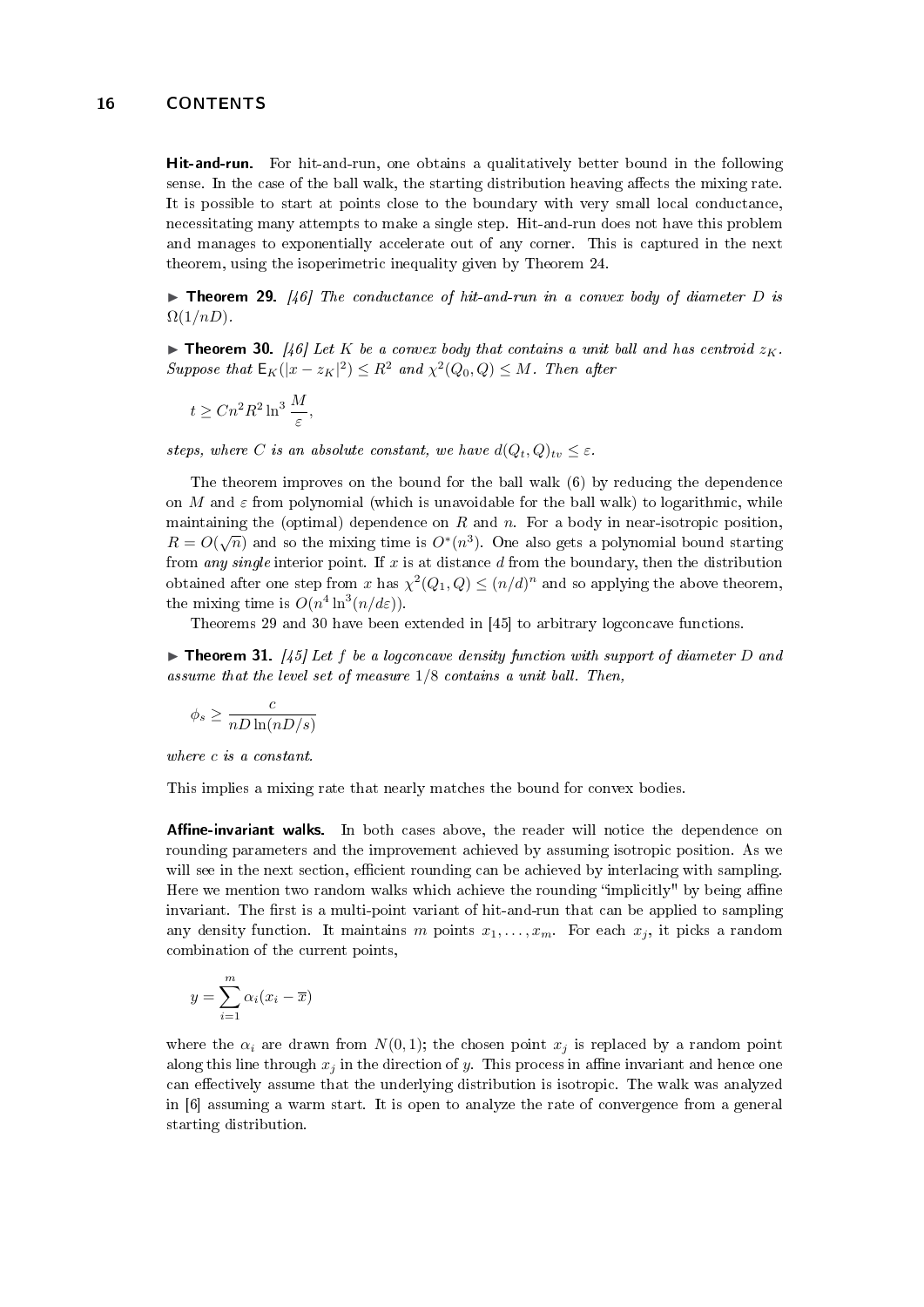For polytopes whose facets are given explicitly, Kannan and Narayanan [\[29\]](#page-21-21) analyzed an affine-invariant process called the Dikin walk. At each step, the Dikin walk computes an ellipsoid based on the current point (and the full polytope) and moves to a random point in this ellipsoid. The Dikin ellipsoid at a point x in a polytope  $Ax \leq 1$  with m inequalities is defined as:

$$
D_x = \{ z \in \mathbb{R}^n : (x - z)^T \sum_{i=1}^m \frac{a_i a_i^T}{(1 - a_i^T x)^2} (x - z) \le 1 \}.
$$

At x, a new point y is sampled from a Dikin ellipsoid and the walk moves to y with prob

$$
\min\left\{1, \frac{\text{vol}(D_y)}{\text{vol}(D_x)}\right\}.
$$

For polytopes with few facets, this process uses fewer arithmetic operations than the current best bounds for the ball walk or hit-and-run.

**Open problems.** One open problem for both hit-and-run and the ball walk is to find a single starting point that is as good a start as a warm start. E.g., does one of these walks started at the centroid converge at the same rate as starting from a random point?

The random walks we have considered so far for general convex bodies and density functions rely only on membership oracles or function oracles. Can one do better using a separation oracle? When presented with a point  $x$  such an oracle either declares the point is in the convex set K or gives a hyperplane that separates x from K. At least for convex bodies, such an oracle is typically realizable in the same complexity as a membership oracle.

One attractive process based on a separation oracle is the following *reflection walk* with parameter  $\delta$ : At a point x, we pick a random point y in the ball of radius  $\delta$ . We move along the straight line from  $x$  to  $y$  either reaching  $y$  or encountering a hyperplane  $H$  that separates y from  $K$ ; in the latter case, we reflect y about H and continue moving towards  $y$ .

It is possible that for this process, the number of oracle calls (not the number of Markov chain steps) is only  $O^*(n)$  rather than  $O^*(n^2D^2)$ , and even  $O^*(n)$  for isotropic bodies. It is a very interesting open problem to analyze the reflection walk.

Our next open problem is to understand classes of distributions that can be efficiently sampled by random walks. A recent extension of the convex setting is to sampling starshaped bodies [\[9\]](#page-20-1), and this strongly suggests that the full picture is far from clear. One necessary property is good isoperimetry. Can one provide a sufficient condition that depends on isoperimetry and some local property of the density to be sampled? More concretely, for what manifolds with nonnegative curvature (for which isoperimetry is known) can an efficient sampling process be defined?

Our final question in this section is about sampling a discrete subset of a convex body, namely the set of lattice points that lie in the body. In [\[30\]](#page-21-6), it is shown that this problem can be solved if the body contains a sufficiently large ball, by a reduction to the continuous sampling problem. The idea is that, under this condition, the volume of the body is roughly the same as the number of lattice points and thus sampling the body and rounding to a nearby lattice point is effective. Can this condition be improved substantially? E.g., can one sample lattice points of a near-isotropic convex body? Or lattice points of a body that contains at least half of a ball of radius  $O(\sqrt{n})$ ?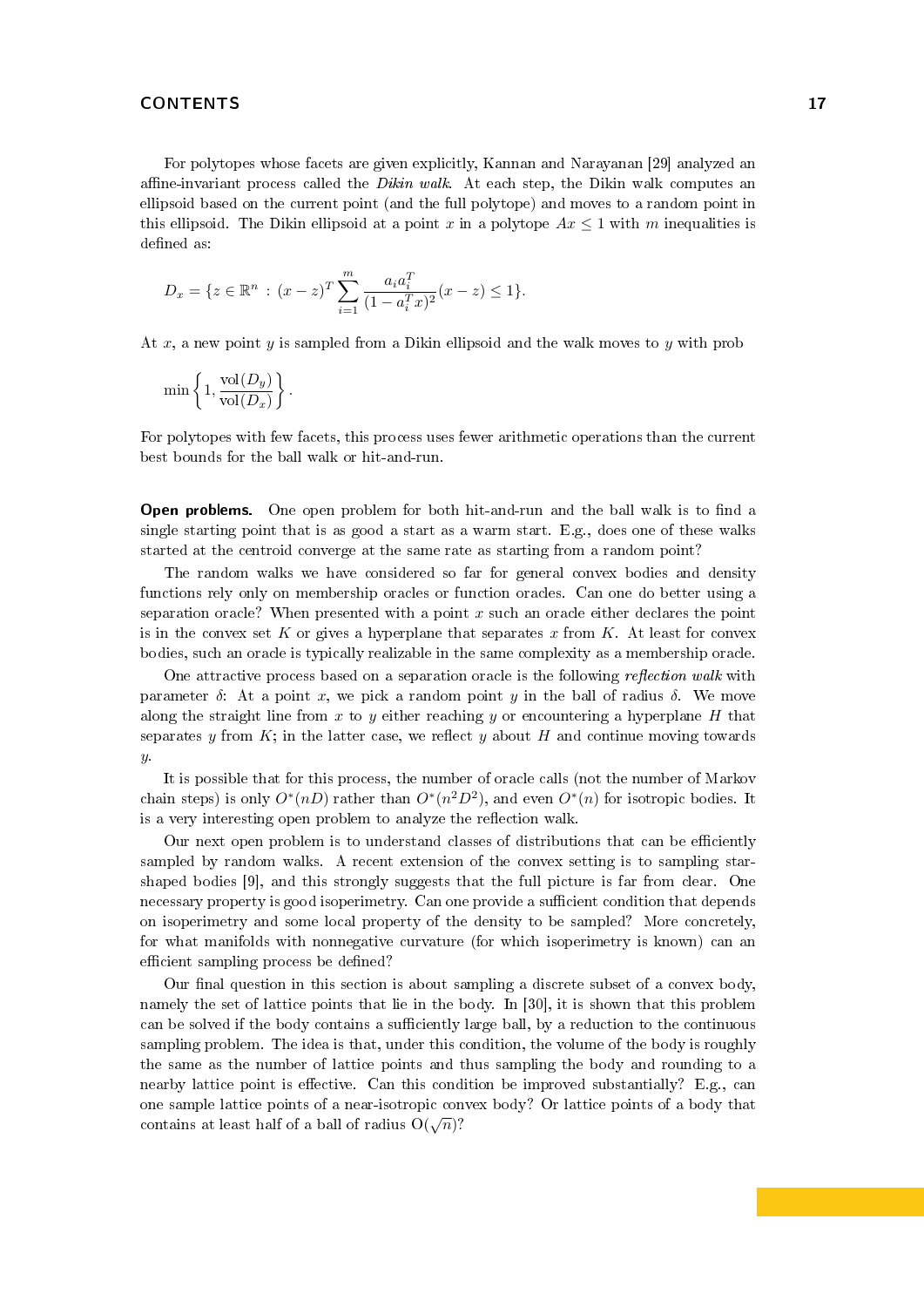# <span id="page-17-0"></span>4.2 Annealing

Rounding, optimization and integration can all be achieved by variants of the same algorithmic technique that one might call *annealing*. The method starts at an "easy" distribution  $F_0$  and goes through a sequence of distributions  $F_1, \ldots, F_m$  where the  $F_i$  are chosen so that moving from  $F_{i-1}$  to  $F_i$  is efficient and  $F_m$  is a target distribution. This approach can be traced back to [\[43\]](#page-22-13). It was analyzed for linear optimization over convex sets in [\[25\]](#page-21-1), for volume computation and rounding convex sets in [\[47\]](#page-22-15) and extended to integration, rounding and maximization of logconcave functions in [\[45\]](#page-22-1).

For example, in the case of convex optimization, the distribution  $F_m$  is chosen so that most of its mass on points whose objective value is at least  $(1 - \varepsilon)$  times the maximum. Sampling directly from this distribution could be difficult since one begins at an arbitrary point.

For integration of logconcave functions, we define a series of functions, with the final function being the one we wish to integrate and the initial one being a function that is easy to integrate. The distribution in each phase has density proportional to the corresponding function. We use samples from the current distribution to estimate the ratios of integrals of consecutive functions. Multiplying all these ratios and the integral of the initial function gives the estimate for the integral of the target function.

For rounding a logconcave density, as shown by Theorem [4,](#page-6-1) we need  $O(n)$  random samples. Generating these directly from the target density could be expensive since sampling (using a random walk) takes time that depends heavily on how well-rounded the density function is. Instead, we consider again a sequence of distributions, where the first distribution in the sequence is chosen to be easy to sample and consecutive distributions have the property that if  $F_i$  is isotropic, then  $F_{i+1}$  is near-isotropic. We then sample  $F_{i+1}$  efficiently, apply an isotropic transformation and proceed to the next phase.

For both optimization and integration, this rounding procedure is incorporated into the main algorithm to keep the sampling efficient. All three cases are captured in the generic description below.

#### Annealing

1. For  $i = 0, \ldots, m$ , define

$$
a_i = b \left(1 + \frac{1}{\sqrt{n}}\right)^i
$$
 and  $f_i(x) = f(x)^{a_i}$ .

- 2. Let  $X_0^1,\ldots,X_0^k$  be independent random points with density proportional to  $f_0$ .
- 3. For  $i = 0, \ldots, m 1$ : starting with  $X_i^1, \ldots, X_i^k$ , generate random points  $X_{i+1}$   $\hspace{0.1 cm} = \hspace{0.1 cm} \{X_{i+1}^1, \ldots, X_{i+1}^k\};$  update a running estimate  $g$  based on these samples; update the isotropy transformation using the samples. 4. Output the final estimate of  $g$ .

For optimization, the function  $f_m$  is set to be a sufficiently high power of f, the function to be maximized while  $g$  is simply the maximum objective value so far. For integration and rounding  $f_m = f$ , the target function to be integrated or rounded. For integration, the function g starts out as the integral of  $f_0$  and is multiplied by the ratio of  $\int f_{i+1}/\int f_i$  in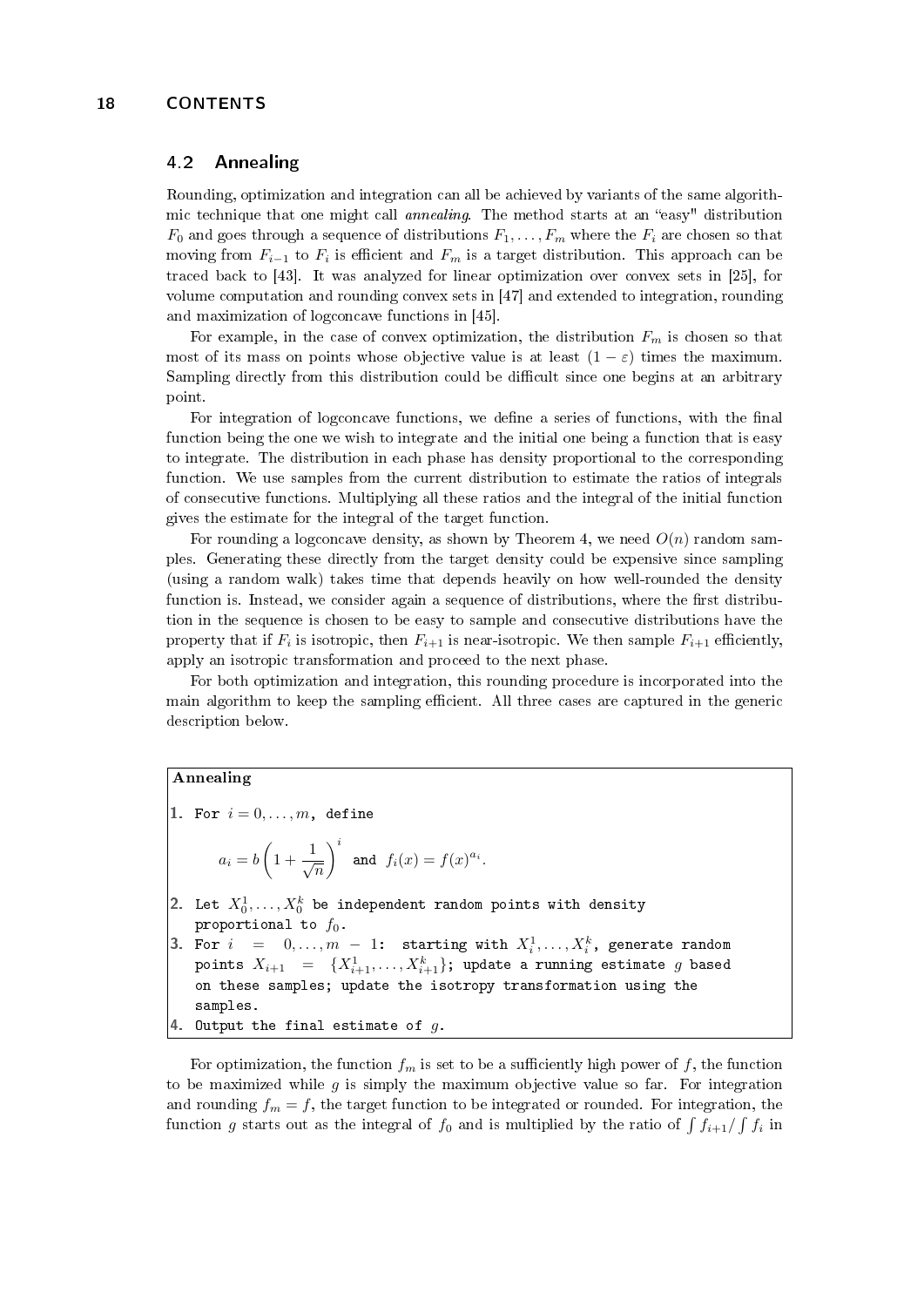each step. For rounding,  $q$  is simply the estimate of the isotropic transformation for the current function.

We now state the known guarantees for this algorithm [\[45\]](#page-22-1). The complexity improves on the original  $O^*(n^{10})$  algorithm of Applegate and Kannan [\[3\]](#page-20-2).

**Integral 12.** [\[45\]](#page-22-1) Let f be a well-rounded logconcave function. Given  $\varepsilon, \delta > 0$ , we can compute a number A such that with probability at least  $1 - \delta$ ,

$$
(1 - \varepsilon) \int_{\mathbb{R}^n} f(x) dx \le A \le (1 + \varepsilon) \int_{\mathbb{R}^n} f(x) dx
$$

and the number of function calls is

$$
O\left(n^4\log^c\frac{n}{\varepsilon\delta}\right) = O^*(n^4)
$$

where c is an absolute constant.

Any logconcave function can be put in near-isotropic position in time  $O^*(n^4)$  steps, given a point that maximizes f. Near-isotropic position guarantees that f is well-rounded as remarked earlier. When the maximum of  $f$  is not known in advance or computable quickly, the complexity is a bit higher and is the same as that of maximization.

**Theorem 33.** [\[45\]](#page-22-1) For any well-rounded logconcave function f, given  $\varepsilon, \delta > 0$  and a point  $x_0$  with  $f(x_0) \geq \beta \max f$ , the annealing algorithm finds a point x in  $O^*(n^{4.5})$  oracle calls such that with probability at least  $1-\delta$ ,  $f(x) \geq (1-\varepsilon)$  max f and the dependence on  $\varepsilon$ ,  $\delta$  and  $\beta$  is bounded by a polynomial in  $\ln(1/\varepsilon \delta \beta)$ .

This improves signicantly on the complexity of the Ellipsoid method in the memebership oracle model (the latter being  $\Omega(n^{10}))$ . We observe here that in this general oracle model, the upper bound on the complexity of optimization is higher than that of integration. The gap gets considerably higher when we move to star-shaped sets. Integration remains  $O^*(n^4/n^2)$ where  $\eta$  is the relative measure of the kernel of the star-shaped set, while linear optimization, even approximately is NP-hard. The hardness holds for star-shaped sets with  $\eta$  being any constant [\[9\]](#page-20-1), i.e., the convex kernel takes up any constant fraction of the set. At one level, this is not so surprising since finding a maximum could require zooming in to a small hidden portion of the set while integration is a more global property. On the other hand, historically, efficient integration algorithms came later than optimization algorithms even for convex bodies and were considerably more challenging to analyze.

The known analysis of sampling-based methods for optimization rely on the current point being nearly random from a suitable distribution, with the distribution modified appropriately at each step. It is conceivable that a random walk type method can be substantially faster if its goal is optimization and its analysis directly measures progress on some distance function, rather than relying on the intermediate step of producing a random sample.

The modern era of volume algorithms began when Lovász asked the question of whether the volume of convex body can be estimated from a random sample (unlike annealing in which the sampling distribution is modified several times). Eldan [\[17\]](#page-21-22) has shown that this could require a superpolynomial number of points for general convex bodies. On the other hand, it remains open to efficiently compute the volume from a random sample for polytopes with a bounded number of facets.

Annealing has been used to speed up the reduction from counting to sampling for discrete sets as well [\[59\]](#page-22-22). Here the traditional reduction with overhead linear in the underlying dimension [\[24\]](#page-21-23) is improved to one that is roughly the square root of the dimension for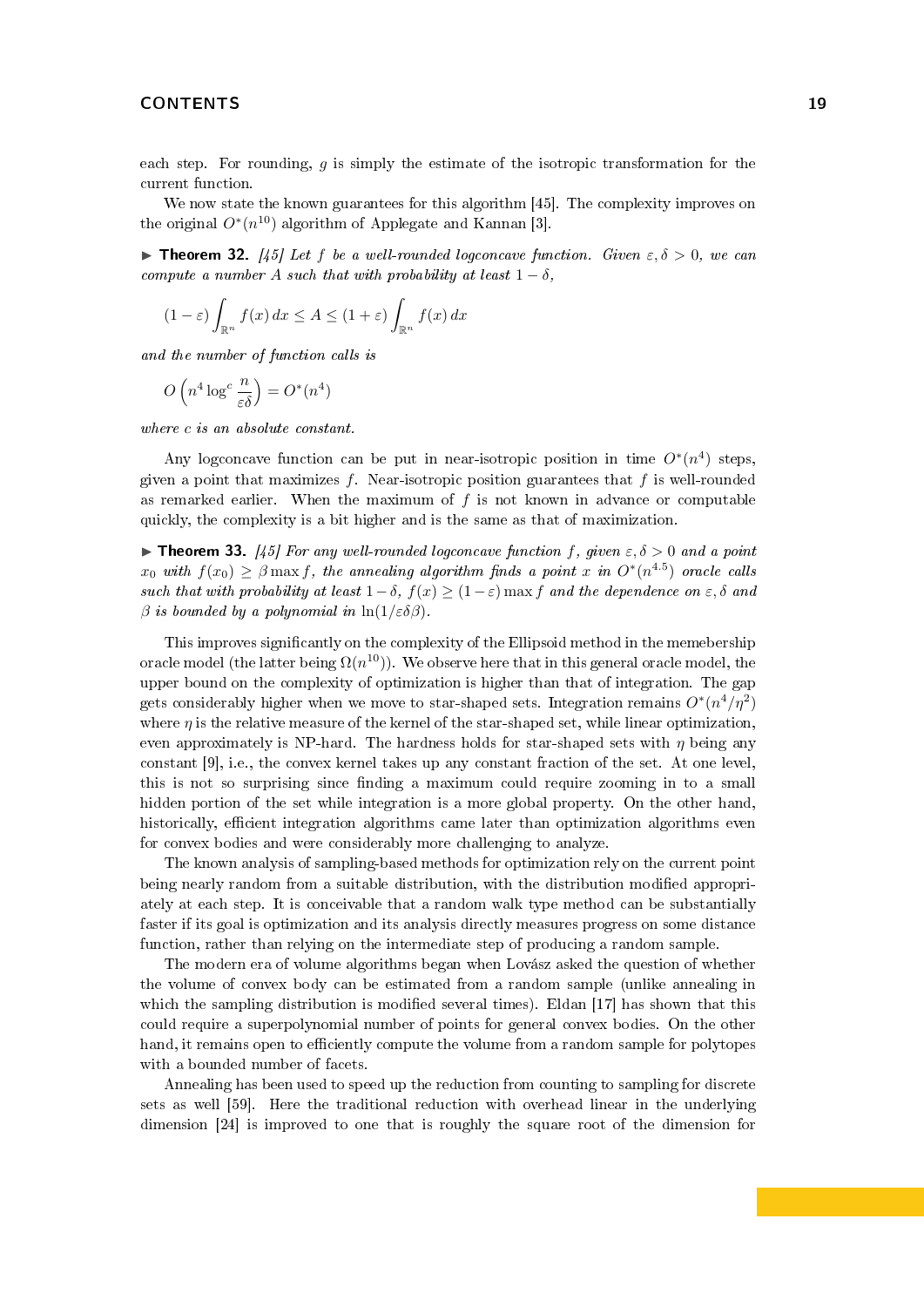estimating a wide class of partition functions. The annealing algorithm as described above has to be extended to be nonadaptive, i.e., the exponents used change in an adaptive manner rather than according to a schedule fixed in advance.

## <span id="page-19-0"></span>4.3 PCA

The method we discuss in this section is classical, namely Principal Component Analysis (PCA). For a given set of points or a distribution in  $\mathbb{R}^n$ , PCA identifies a sequence of orthonormal vectors such that for any  $k \leq n$ , the span of the first k vectors in this sequence is the subspace that minimizes the expected squared distance to the given point set or distribution (among all  $k$ -dimensional subsets). The vectors can be found using the Singular Value Decomposition (SVD), which can be viewed as a greedy algorithm that finds one vector at a time. More precisely, given a distribution D in  $\mathbb{R}^n$ , with  $\mathsf{E}_D(X) = 0$ , the top principal component or singular vector is a unit vector that maximizes  $\mathsf{E}((v^T x)^2)$ . For  $2 \leq i \leq n$ , the  $i$ <sup>th</sup> principal component is a unit vector that maximizes the same function among all unit vectors that are orthogonal to the first  $i - 1$  principal components. For a general Gaussian, the principal components are exactly the directions along which the component 1 dimensional Gaussians are generated. Besides the regression property for subspaces, PCA is attractive because it can be computed efficiently by simple, iterative algorithms. Replacing the expected squared distance by a different power leads to an intractable problem. We have already seen one application of PCA, namely to rounding via the isotropic position. Here we take the principal components of the covariance matrix and apply a transformation to make their corresponding singular values all equal to one (and therefore the variance in any direction is the same). The principal components are the unit vectors along the axes of the inertial ellipsoid corresponding to the covariance matrix of a distribution.

We next discuss the application of PCA to the problem of learning an intersection of  $k$ halfpsaces in  $\mathbb{R}^n$ . As remarked earlier, this is an open problem even for  $k = 2$ . We make two assumptions. First,  $k$  is small compared to  $n$  and so algorithms that are exponential in  $k$  but not  $n$  might be tolerable. Second, instead of learning such an intersection from an arbitrary distribution on examples, we assume the distribution is an unknown Gaussian. This setting was considered by Vempala  $[61, 64]$  $[61, 64]$  and by Klivans et al  $[38]$ . The first algorithm learns an intersection of k halfspaces from any logconcave input distribution using an intersection of  $O(k)$  halfspaces and has complexity  $(n/\varepsilon)^{O(k)}$ . The second learns an intersection of  $k$  halfspaces from any Gaussian distribution using a polynomial threshold function of degree  $O(\log k/\varepsilon^4)$  and therefore has complexity  $n^{O(\log k/\varepsilon^4)}$ . Neither of these algorithms is polynomial when  $k$  grows with  $n$ .

In recent work [\[63\]](#page-22-12), PCA is used to give an algorithm whose complexity is poly $(n, k, 1/\varepsilon)$ +  $C(k, 1/\varepsilon)$  where  $C(.)$  is the complexity of learning an intersection of k halfspaces in  $\mathbb{R}^k$ . Thus one can bound this using prior results as at most

$$
\min\left\{k^{O(\log k/\varepsilon^4)}, (k/\varepsilon)^{O(k)}\right\}.
$$

For fixed  $\varepsilon$ , the algorithm is polynomial for k up to  $2^{O(\sqrt{\log n})}$ . The algorithm is straightforward: first put the full distribution in isotropic position (using a sample), effectively making the input distribution a standard Gaussian; then compute the *smallest*  $k$  principal components of the examples that lie in the intersection of the unknown halfspaces. The main claim in the analysis is that this latter subspace must be close to the span of the normals to the unknown halfspaces. This is essentially due to Lemma [11,](#page-7-1) which guarantees that the smallest  $k$  principal components are in the subspace spanned by the normals, while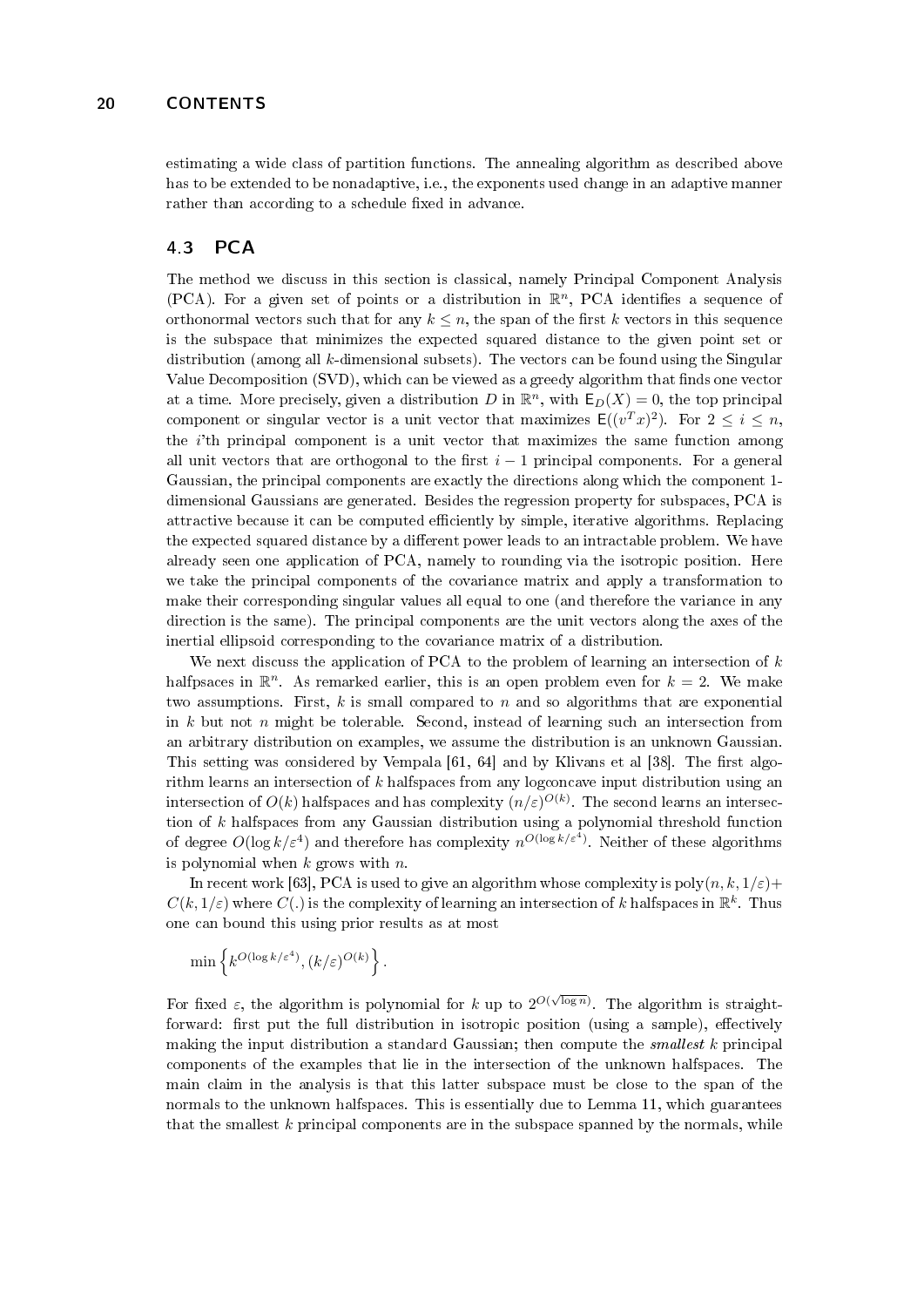orthogonal to this subspace, all variances are equal to that of the standard Gaussian. The algorithm and its analysis can be extended to arbitrary convex sets whose normals lie in an unknown k-dimensional subspace. The complexity remains a fixed polynomial in  $n$  times an exponential in k.

For general convex bodies, given positive and negative examples from an unknown Gaus-sian distribution, it is shown in [\[38\]](#page-21-24) that the complexity is  $2^{\tilde{O}(\sqrt{n})}$  (ignoring the dependence on  $\varepsilon$ , along with a nearly matching lower bound. A similar lower bound of  $2^{\Omega(\sqrt{n})}$  holds for learning a convex body given only random points from the body [\[20\]](#page-21-25). These constructions are similar to Eldan's [\[17\]](#page-21-22) and use polytopes with an exponential number of facets. Thus an interesting open problem is to learn a polytope in  $\mathbb{R}^n$  with m facets given either uniform random points from it or from a Gaussian. It is conceivable that the complexity is poly $(m, n, 1/\varepsilon)$ . The general theory of VC-dimension already tells us that  $O(mn)$  samples suffice. Such an algorithm would of course also give us an algorithm for estimating the volume of a polytope from a set of random points and not require samples from a sequence of distributions.

Acknowledgements. The author is grateful to Daniel Dadush, Elena Grigorescu, Ravi Kannan, Jinwoo Shin and Ying Xiao for helpful comments.

#### References

- <span id="page-20-4"></span>1 R. Adamczak, A. Litvak, A. Pajor, and N. Tomczak-Jaegermann. Quantitative estimates of the convergence of the empirical covariance matrix in log-concave ensembles. J. Amer. Math.  $Soc., 23:535-561, 2010.$
- <span id="page-20-12"></span>2 N. Alon. Eigenvalues and expanders. Combinatorica, 6:83-96, 1986.
- <span id="page-20-2"></span>3 D. Applegate and R. Kannan. Sampling and integration of near log-concave functions. In STOC '91: Proceedings of the twenty-third annual ACM symposium on Theory of computing, pages 156-163, New York, NY, USA, 1991. ACM.
- <span id="page-20-8"></span>4 K. M. Ball. Logarithmically concave functions and sections of convex sets in rn. Studia  $Mathematica, 88:69-84, 1988.$
- <span id="page-20-10"></span>5 A. Belloni, R. M. Freund, and S. Vempala. An efficient rescaled perceptron algorithm for conic systems. *Math. Oper. Res.*,  $34(3):621-641$ , 2009.
- <span id="page-20-0"></span>6 D. Bertsimas and S. Vempala. Solving convex programs by random walks. J. ACM, 51(4):540 556, 2004.
- <span id="page-20-7"></span>7 S. Bobkov. On isoperimetric constants for log-concave probability distributions. Geometric aspects of functional analysis, Lect. notes in Math., 1910:81-88, 2007.
- <span id="page-20-3"></span>8 J. Bourgain. Random points in isotropic convex sets. Convex geometric analysis, 34:53-58, 1996.
- <span id="page-20-1"></span>9 K. Chandrasekaran, D. Dadush, and S. Vempala. Thin partitions: Isoperimetric inequalities and a sampling algorithm for star shaped bodies. In  $SODA$ , pages 1630-1645, 2010.
- <span id="page-20-6"></span>10 K. Chandrasekaran, A. Deshpande, and S. Vempala. Sampling s-concave functions: The limit of convexity based isoperimetry. In  $APPROX-RANDOM$ , pages 420-433, 2009.
- <span id="page-20-11"></span>11 P. Diaconis and D. Stroock. Geometric bounds for eigenvalues of markov chains. Ann. Appl.  $Probab., 1(1):36-61, 1991.$
- <span id="page-20-5"></span>12 A. Dinghas. Uber eine klasse superadditiver mengenfunktionale vonbrunn-minkowskilusternik-schem typus. Math. Zeitschr.,  $68:111-125$ , 1957.
- <span id="page-20-9"></span>13 J. Dunagan and S. Vempala. A simple polynomial-time rescaling algorithm for solving linear programs. Math. Prog.,  $114(1):101-114$ , 2008.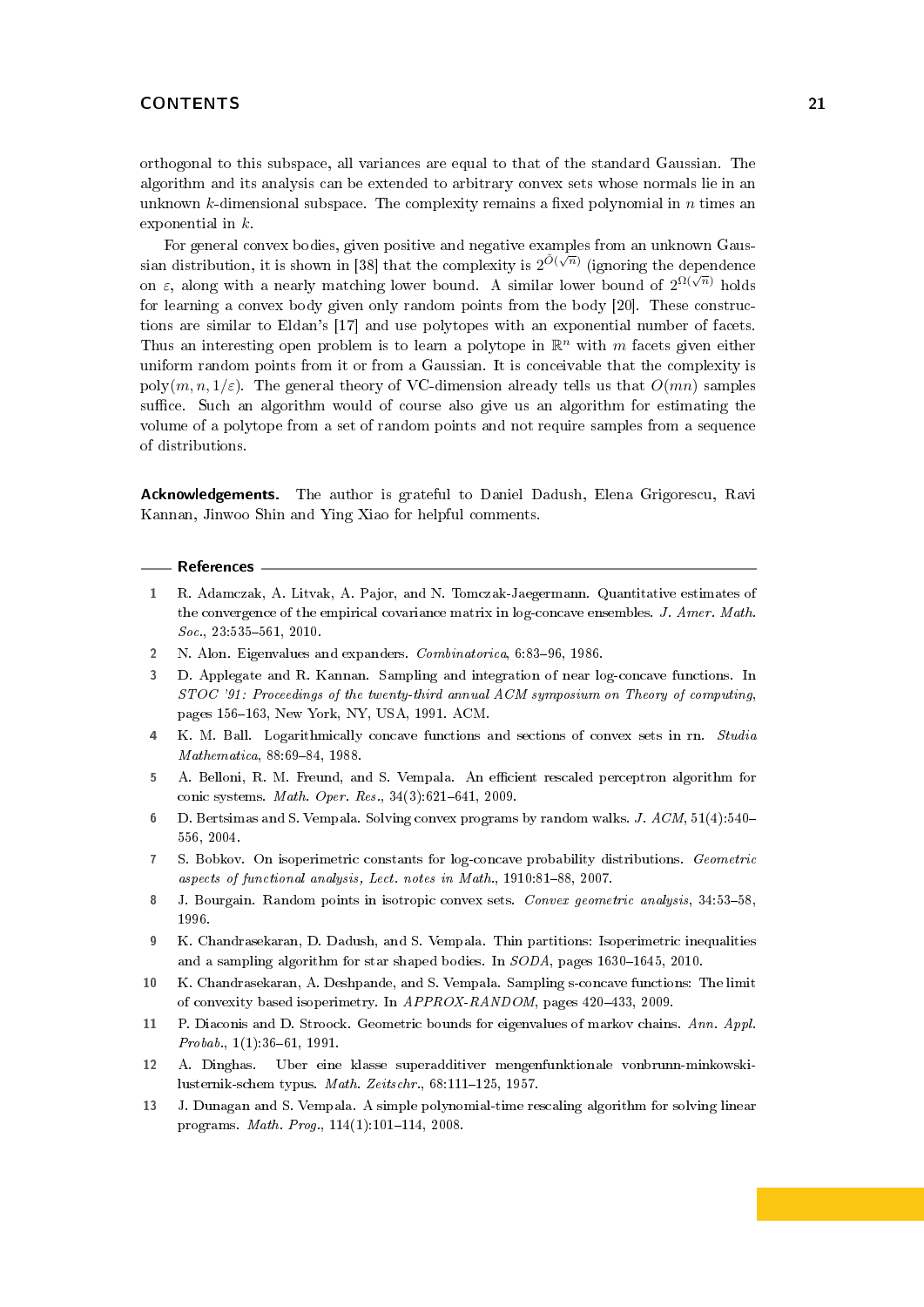- <span id="page-21-13"></span>14 M. E. Dyer and A. M. Frieze. Computing the volume of a convex body: a case where randomness provably helps. In Proc. of AMS Symposium on Probabilistic Combinatorics and Its Applications, pages  $123-170$ , 1991.
- <span id="page-21-3"></span>15 M. E. Dyer, A. M. Frieze, and R. Kannan. A random polynomial time algorithm for approximating the volume of convex bodies. In  $STOC$ , pages 375-381, 1989.
- <span id="page-21-4"></span>16 M. E. Dyer, A. M. Frieze, and R. Kannan. A random polynomial-time algorithm for approximating the volume of convex bodies. J.  $ACM$ ,  $38(1):1-17$ , 1991.
- <span id="page-21-22"></span>17 R. Eldan. A polynomial number of random points does not determine the volume of a convex body.  $http://arxiv.org/abs/0903.2634, 2009.$
- <span id="page-21-15"></span>18 R. Eldan and B. Klartag. Approximately gaussian marginals and the hyperplane conjecture.  $http://arxiv.org/abs/1001.0875, 2010.$
- <span id="page-21-12"></span>19 B. Fleury. Concentration in a thin euclidean shell for log-concave measures. J. Funct. Anal.,  $259(4):832-841, 2010.$
- <span id="page-21-25"></span>20 N. Goyal and L. Rademacher. Learning convex bodies is hard. In COLT, 2009.
- <span id="page-21-0"></span>21 M. Grötschel, L. Lovász, and A. Schrijver. Geometric Algorithms and Combinatorial Optimization. Springer, 1988.
- <span id="page-21-9"></span>22 B. Grunbaum. Partitions of mass-distributions and convex bodies by hyperplanes. Pacific J.  $Math., 10:1257-1261, 1960.$
- <span id="page-21-5"></span>23 M. Jerrum, A. Sinclair, and E. Vigoda. A polynomial-time approximation algorithm for the permanent of a matrix with nonnegative entries. J.  $ACM$ ,  $51(4):671-697$ ,  $2004$ .
- <span id="page-21-23"></span>24 M. Jerrum, L. G. Valiant, and V. V. Vazirani. Random generation of combinatorial structures from a uniform distribution. Theor. Comput. Sci., 43:169-188, 1986.
- <span id="page-21-1"></span>25 A. T. Kalai and S. Vempala. Simulated annealing for convex optimization. Math. Oper. Res.,  $31(2):253-266, 2006.$
- <span id="page-21-19"></span>26 R. Kannan. Minkowski's convex body theorem and integer programming. Math. Oper. Res.,  $12(3):415-440, 1987.$
- <span id="page-21-7"></span>27 R. Kannan, L. Lovász, and M. Simonovits. Isoperimetric problems for convex bodies and a localization lemama. Discrete & Computational Geometry, 13:541-559, 1995.
- <span id="page-21-20"></span>28 R. Kannan, L. Lovász, and M. Simonovits. Random walks and an  $O^*(n^5)$  volume algorithm for convex bodies. Random Structures and Algorithms, 11:1-50, 1997.
- <span id="page-21-21"></span>29 R. Kannan and H. Narayanan. Random walks on polytopes and an affine interior point method for linear programming. In  $STOC$ , pages 561-570, 2009.
- <span id="page-21-6"></span>30 R. Kannan and S. Vempala. Sampling lattice points. In  $STOC$ , pages 696-700, 1997.
- <span id="page-21-17"></span>31 N. Karmarkar. A new polynomial-time algorithm for linear programming. Combinatorica,  $4(4):373-396, 1984.$
- <span id="page-21-16"></span>32 R. M. Karp and C. H. Papadimitriou. On linear characterization of combinatorial optimization problems.  $SIAM J. Comp., 11:620-632, 1982.$
- <span id="page-21-18"></span>33 J. A. Kelner and D. A. Spielman. A randomized polynomial-time simplex algorithm for linear programming. In  $STOC$ , pages 51–60, 2006.
- <span id="page-21-2"></span>34 L. G. Khachiyan. Polynomial algorithms in linear programming. USSR Computational Mathematics and Mathematical Physics, 20:53-72, 1980.
- <span id="page-21-14"></span>35 B. Klartag. On convex perturbations with a bounded isotropic constant. Geom. and Funct. Anal.,  $16(6):1274-1290$ , 2006.
- <span id="page-21-10"></span>36 B. Klartag. A central limit theorem for convex sets. Invent. Math., 168:91-131, 2007.
- <span id="page-21-11"></span>37 B. Klartag. Power-law estimates for the central limit theorem for convex sets. J. Funct. Anal., 245:284310, 2007.
- <span id="page-21-24"></span>38 A. R. Klivans, Ryan O'Donnell, and R. A. Servedio. Learning geometric concepts via gaussian surface area. In  $FOCS$ , pages 541-550, 2008.
- <span id="page-21-8"></span>39 L. Leindler. On a certain converse of Hölder's inequality ii. Acta Sci. Math. Szeged, 33:217-223, 1972.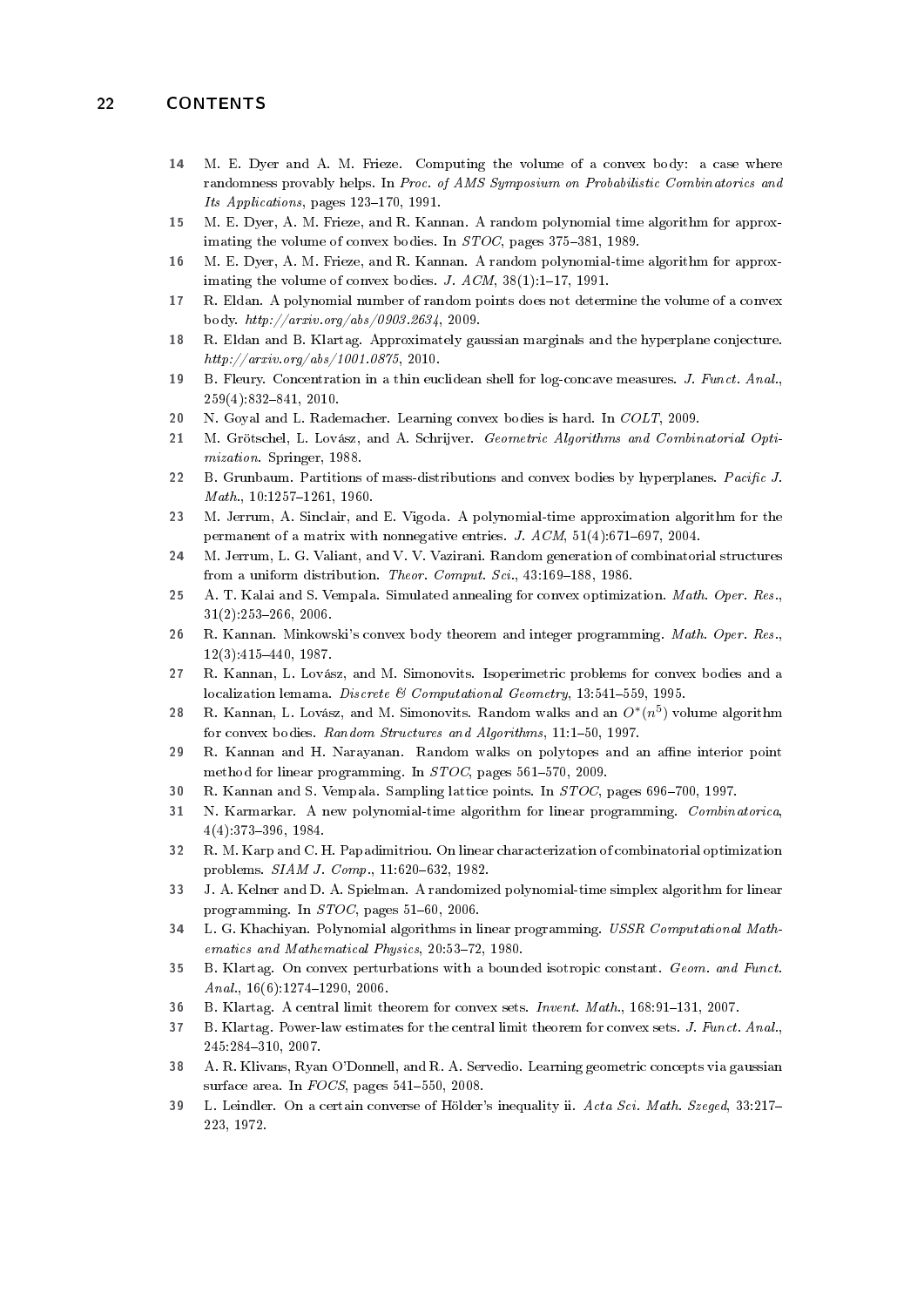- <span id="page-22-19"></span>40 H. W. Lenstra. Integer programming with a fixed number of variables. Math. of Oper. Res.,  $8(4):538-548, 1983.$
- <span id="page-22-3"></span>41 L. Lovász. An Algorithmic Theory of Numbers, Graphs and Convexity, volume 50 of CBMS-NSF Conference Series. SIAM, 1986.
- <span id="page-22-14"></span>42 L. Lovász. Hit-and-run mixes fast. Math. Prog., 86:443-461, 1998.
- <span id="page-22-13"></span>43 L. Lovász and M. Simonovits. On the randomized complexity of volume and diameter. In Proc. 33rd IEEE Annual Symp. on Found. of Comp. Sci., pages 482-491, 1992.
- <span id="page-22-11"></span>44 L. Lovász and M. Simonovits. Random walks in a convex body and an improved volume algorithm. In Random Structures and Alg., volume 4, pages 359-412, 1993.
- <span id="page-22-1"></span>45 L. Lovász and S. Vempala. Fast algorithms for logconcave functions: Sampling, rounding, integration and optimization. In  $FOCS$ , pages 57-68, 2006.
- <span id="page-22-16"></span>46 L. Lovász and S. Vempala. Hit-and-run from a corner. SIAM J. Computing, 35:985-1005, 2006.
- <span id="page-22-15"></span>47 L. Lovász and S. Vempala. Simulated annealing in convex bodies and an  $O^*(n^4)$  volume algorithm. *J. Comput. Syst. Sci.*,  $72(2):392-417$ ,  $2006$ .
- <span id="page-22-10"></span>48 L. Lovász and S. Vempala. The geometry of logconcave functions and sampling algorithms. Random Structures and Algorithms,  $30(3):307-358$ , 2007.
- <span id="page-22-2"></span>49 J. Luedtke, S. Ahmed, and G. L. Nemhauser. An integer programming approach for linear programs with probabilistic constraints. Math. Program., 122(2):247-272, 2010.
- <span id="page-22-8"></span>50 E. Milman. On the role of convexity in isoperimetry, spectral gap and concentration. Invent.  $Math., 177(1):1-43, 2009.$
- <span id="page-22-9"></span>51 V. Milman and A. Pajor. Isotropic position and inertia ellipsoids and zonoids of the unit ball of a normed n-dimensional space. Geometric aspects of Functional Analysis, Lect. notes in  $Math., pages 64-104, 1989.$
- <span id="page-22-18"></span>52 Yu. Nesterov and A. Nemirovski. Interior-Point Polynomial Algorithms in Convex Programming. Studies in Applied Mathematics. SIAM, 1994.
- <span id="page-22-17"></span>53 M. W. Padberg and M. R. Rao. The russian method for linear programming iii: Bounded integer programming. NYU Research Report, 1981.
- <span id="page-22-5"></span>54 G. Paouris. Concentration of mass on convex bodies. Geometric and Functional Analysis, 16:1021-1049, 2006.
- <span id="page-22-6"></span>55 A. Prekopa. Logarithmic concave measures and functions. Acta Sci. Math. Szeged, 34:335-343, 1973.
- <span id="page-22-7"></span>56 A. Prekopa. On logarithmic concave measures with applications to stochastic programming. Acta Sci. Math. Szeged, 32:301-316, 1973.
- <span id="page-22-4"></span>57 M. Rudelson. Random vectors in the isotropic position. Journal of Functional Analysis, 164:6072, 1999.
- <span id="page-22-21"></span>58 A. Sinclair and M. Jerrum. Approximate counting, uniform generation and rapidly mixing markov chains. Information and Computation, 82:93-133, 1989.
- <span id="page-22-22"></span>59 D. Stefankovic, S. Vempala, and E. Vigoda. Adaptive simulated annealing: A near-optimal connection between sampling and counting. In  $FOCS$ , pages 183–193, Washington, DC, USA, 2007. IEEE Computer Society.
- <span id="page-22-0"></span>60 P. M. Vaidya. A new algorithm for minimizing convex functions over convex sets. Math.  $Prog.$ ,  $73:291-341, 1996.$
- <span id="page-22-23"></span>61 S. Vempala. A random sampling based algorithm for learning the intersection of half-spaces. In  $FOCS$ , pages 508-513, 1997.
- <span id="page-22-20"></span>62 S. Vempala. Geometric random walks: A survey. MSRI Combinatorial and Computational  $Geometry, 52:573-612, 2005.$
- <span id="page-22-12"></span>63 S. Vempala. Learning convex concepts from gaussian distributions with PCA. In FOCS, 2010.
- <span id="page-22-24"></span>64 S. Vempala. A random sampling based algorithm for learning the intersection of half-spaces. JACM, to appear, 2010.